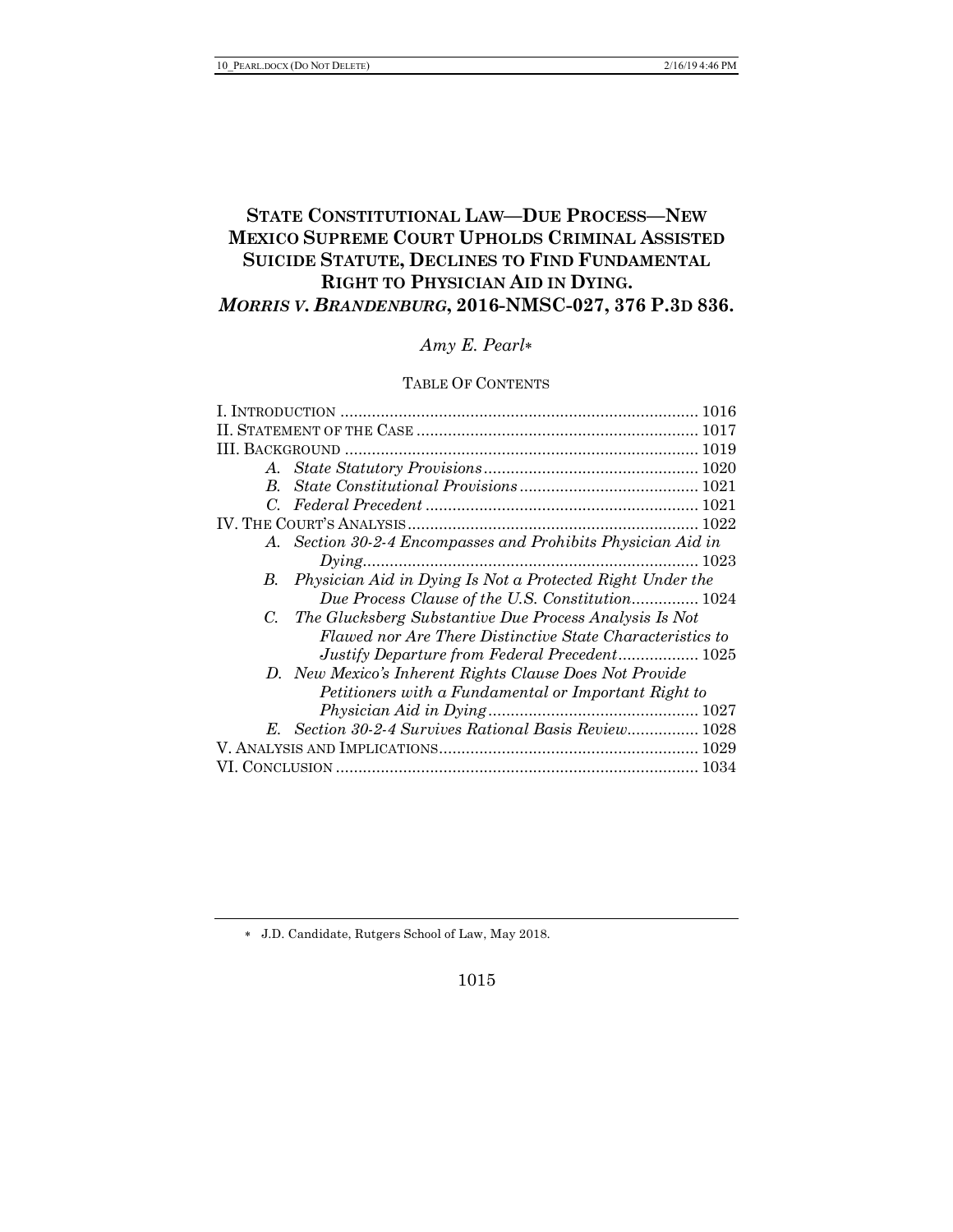#### I. INTRODUCTION

In *Morris v. Brandenburg*<sup>1</sup>, the New Mexico Supreme Court considered whether section 30-2-4,2 a statute criminalizing assisted suicide, violated New Mexico's constitution.3 Specifically, Petitioners—Aja Riggs, Dr. Katherine Morris, and Dr. Aroop Mangalik4—challenged section 30-2-4 on its face and as applied as violating the due process clause<sup>5</sup> or, alternatively, the inherent rights clause6 of New Mexico's constitution because there exists a fundamental right to physician aid in dying ("PAD").7 This Comment will first provide the factual and procedural history leading up to the New Mexico Supreme Court's decision in *Morris* as well as the relevant statutory, constitutional, and case law underlying the issue. Next, this Comment will discuss the court's analysis. Finally, this Comment will argue that, although there was room to diverge from federal precedent, the court correctly decided *Morris* because the legislature is better suited to make

3. *Morris*, 2016-NMSC-027, ¶ 13, 376 P.3d at 842.

4. *Id.* ¶ 3–6, 376 P.3d at 839–40.

5. N.M CONST. art. II, § 18 ("No person shall be deprived of life, liberty or property without due process of law . . . .").

6. *Id.* at § 4 ("All persons are born equally free, and have certain natural, inherent and inalienable rights, among which are the rights of enjoying and defending life and liberty . . . and of seeking and obtaining safety and happiness."). Plaintiffs commonly "tack[] references to the natural rights clause onto their due process or equal protection arguments." Marshall J. Ray, *What Does the Natural Rights Clause Mean to New Mexico?*, 39 N.M. L. REV. 375, 381 (2009). The unspoken theory is that the natural rights clause provides guidance to the due process clause and can trigger a heightened level of scrutiny if the regulation deprives an individual of a right enumerated in the clause. *Id.* Nevertheless, "courts have been reluctant to view the natural rights clause as a basis for raising the level of scrutiny with which they examine laws that supposedly violate due process or equal protection." *Id.* at 382. Throughout this Comment, the phrases "inherent rights clause" and "natural rights clause" are used interchangeably to refer to article II, section 4 of the New Mexico Constitution.

7. As a preliminary note, it is important to distinguish PAD and euthanasia because only PAD was at issue in *Morris.* Generally, PAD refers to when a "physician assists a patient in dying by writing a prescription for a lethal dose of a drug that the patient selfadministers." Christina White, Comment, *Physician Aid-in-Dying*, 53 HOUS. L. REV. 595, 599 n.22 (2015) (emphasis omitted) (quoting SUSAN M. BEHUNIAK & ARTHUR G. SVENSON, PHYSICIAN-ASSISTED SUICIDE: THE ANATOMY OF A CONSTITUTIONAL LAW ISSUE 11 (2003)). Alternatively, euthanasia refers to "when a third party, either physician or layperson, administers the lethal act." *Id.* (citing ELIZABETH PRICE FOLEY, THE LAW OF LIFE AND DEATH 153 (2011)). For more on the distinction, see Katherine Ann Wingfield & Carl S. Hacker, *Physician-Assisted Suicide: An Assessment and Comparison of Statutory Approaches Among the States*, 32 SETON HALL LEGIS. J. 13, 15–17 (2007).

<sup>1.</sup> 2016-NMSC-027, 376 P.3d 836.

<sup>2.</sup> N.M. STAT. ANN. § 30-2-4 (West 2018). In full, the statute provides: "Assisting suicide consists of deliberately aiding another in the taking of his own life. Whoever commits assisting suicide is guilty of a fourth degree felony." *Id.*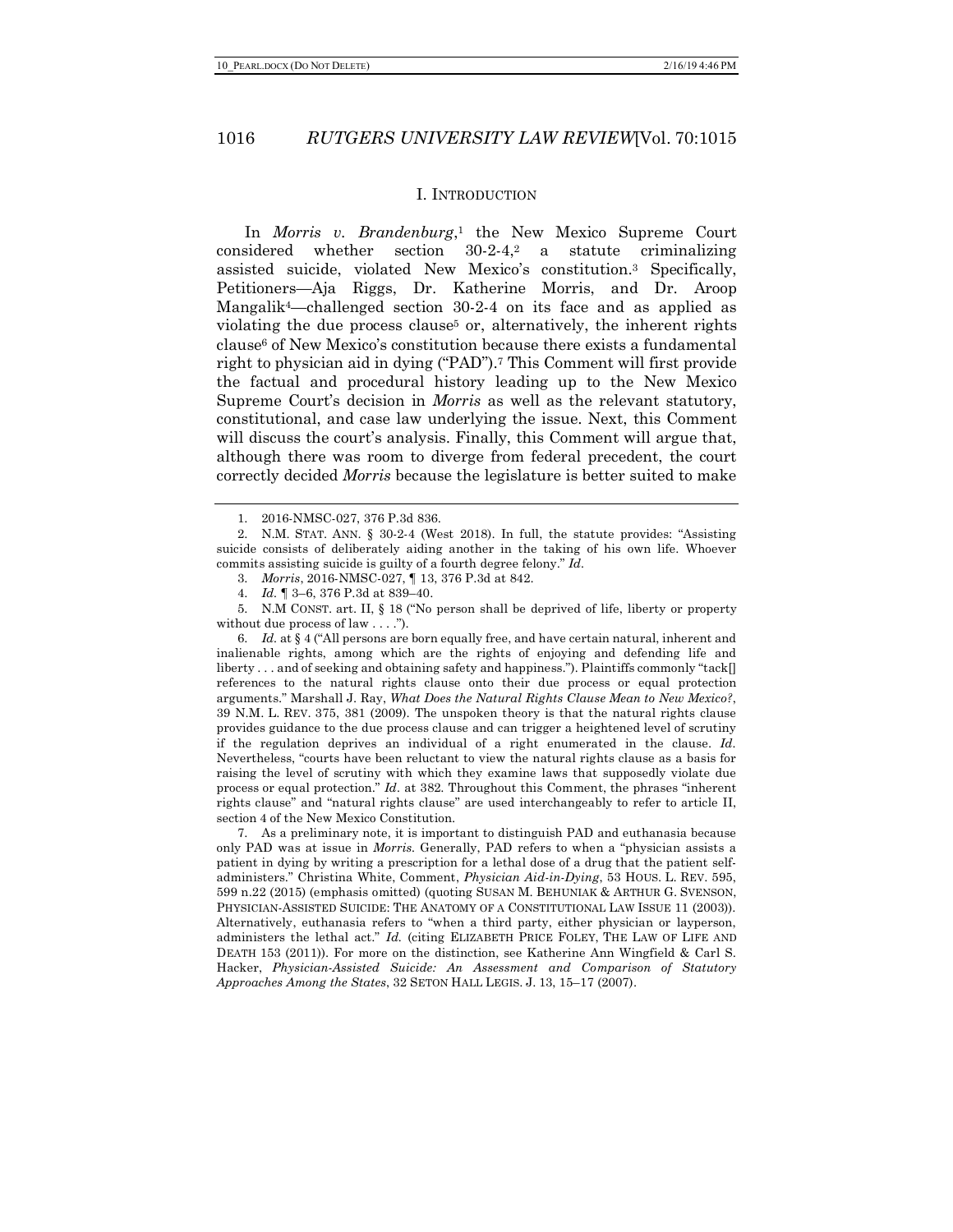such a determination. In that vein, this Comment will briefly examine *Morris*'s impact on the End of Life Options Act.<sup>8</sup> Although the bill failed to pass in the New Mexico Senate, it would have decriminalized PAD and provided mentally competent, terminally ill patients with the option of self-administering doctor-prescribed medication to bring about his or her own death.9

## II. STATEMENT OF THE CASE

Aja Riggs was diagnosed with uterine cancer in August 2011.10 Over the next few months, her doctors realized that her cancer was extremely aggressive and started her on chemotherapy, but then found a separate cancerous tumor.11 Chemotherapy was difficult for Aja; it caused numerous side effects and nearly took her life.12 Aja feared what it would be like when she inevitably succumbed to her cancer and contemplated "the possibility of a 'more peaceful death.'"13 Accordingly, Petitioners claimed that PAD—"the medical practice of providing a mentally-competent, terminally-ill patient with a prescription for medication that the patient may choose to take in order to bring about a peaceful death if the patient finds his [or her] dying process unbearable"—could provide Aja with the death she seeks.14 In essence, Petitioners asserted that prosecuting a physician pursuant to section 30- 2-4 was unconstitutional because a fundamental right to PAD exists under New Mexico's state constitution.15

Petitioners subsequently filed suit and sought a declaratory judgment that section 30-2-416 was unconstitutional either as applied or on its face, and an injunction prohibiting the prosecution of doctors under

<sup>8.</sup> S. 252, 53d Leg., 1st Sess. (N.M. 2017); H.R. 171, 53d Leg. 1st Sess. (N.M. 2017).

<sup>9.</sup> *New Mexico Senate Rejects 'Right to Die' Bill*, U.S. NEWS & WORLD REP. (Mar. 15, 2017, 10:39 PM), https://www.usnews.com/news/best-states/new-mexico/articles/ 2017-03-15/new-mexico-senate-rejects-right-to-die-bill.

<sup>10.</sup> Morris v. Brandenburg, 2016-NMSC-027, ¶ 3, 376 P.3d 836, 839.

<sup>11.</sup> *Id.*

<sup>12.</sup> *Id.* Specifically, she had an anaphylactic reaction to the treatment, had excruciating pain in her veins, and experienced burning, nausea, and fatigue. *Id.* These are common side effects for traditional chemotherapy. *Side Effects of Chemotherapy*, CANCER.NET, http:// www.cancer.net/navigating-cancer-care/how-cancer-treated/chemotherapy/side-effectschemotherapy (last visited Apr. 14, 2018).

<sup>13.</sup> *Morris*, 2016-NMSC-027, ¶ 4, 376 P.3d at 839.

<sup>14.</sup> *Id.* ¶ 5, 376 P.3d at 839 (alteration in original).

<sup>15.</sup> *See id.* ¶¶ 17, 37, 376 P.3d at 844, 850.

<sup>16.</sup> *See supra* note 2 (providing the full text of section 30-2-4).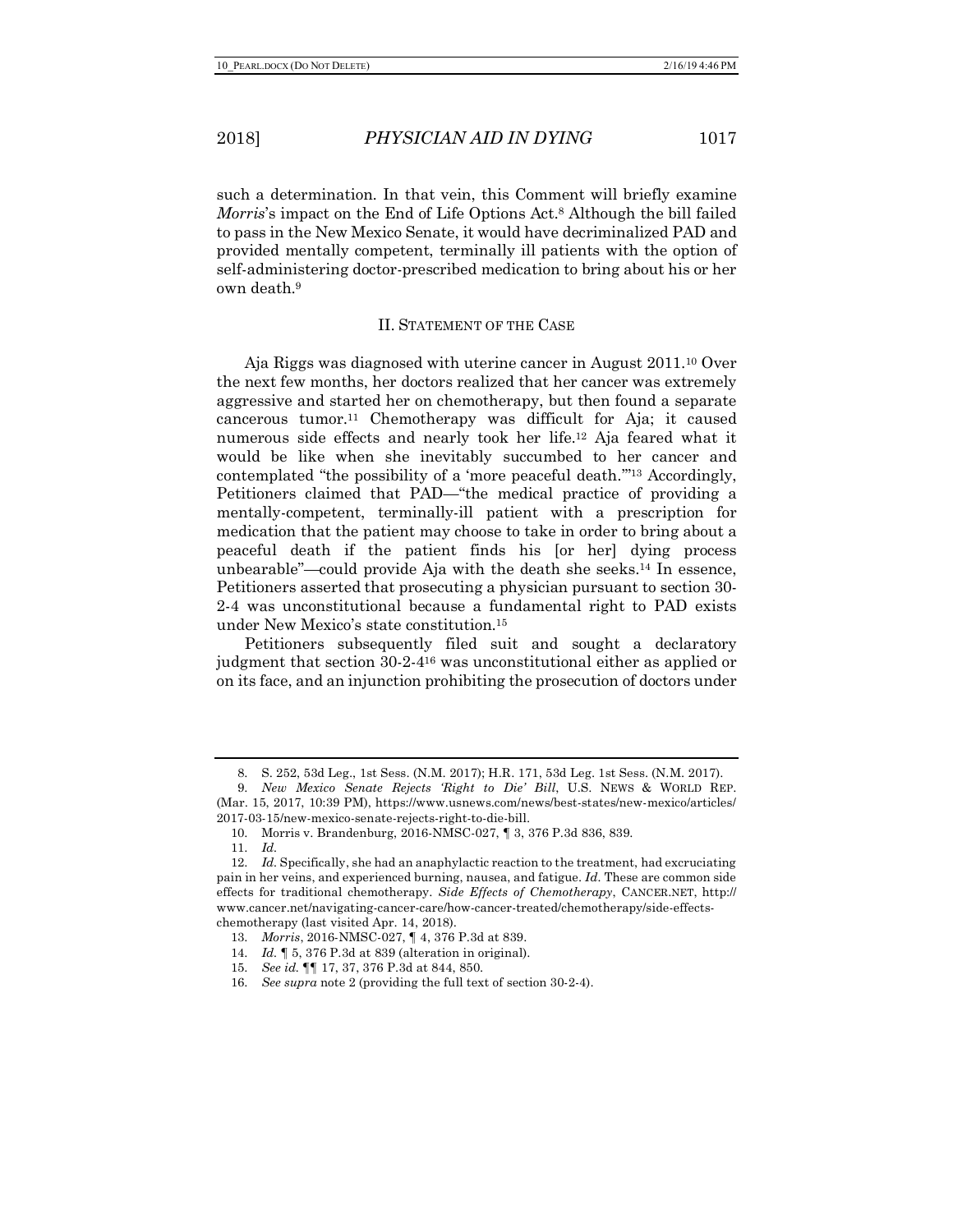the statute.17 On the issue of whether PAD was a fundamental right, the district court specifically found the following:

This Court cannot envision a right more fundamental, more private or more integral to the liberty, safety and happiness of a New Mexican than the right of a competent, terminally ill patient to choose aid in dying. If decisions made in the shadow of one's imminent death regarding how they and their loved ones will face that death are not fundamental and at the core of these constitutional guarantees, than what decisions are? As recognized by the United States Supreme Court in *Cruzan* "[t]he choice between life and death is a deeply personal decision of obvious and overwhelming finality."18

After finding the right fundamental, the district court applied strict scrutiny and determined that the State did not put forth a compelling government interest.19 Ultimately, the district court held that although PAD fell within the scope of the statute, prosecuting a doctor for it would violate a patient's fundamental right to choose aid in dying under New Mexico's due process clause or its inherent rights clause.<sup>20</sup>

The New Mexico Court of Appeals affirmed the judgment that PAD fell within the language of the statute but reversed the finding that PAD is a fundamental right.<sup>21</sup> The court, however, did not provide a majority view as to what level of scrutiny should apply.22 Instead, Judge Garcia's majority opinion suggested that PAD could be an important right to which intermediate scrutiny would apply; however, he would have remanded to the district court to determine whether section 30-2-4 would have passed either intermediate scrutiny or the rational basis test.<sup>23</sup>

On the other hand, Judge Hanisee, in his concurrence, noted that he would have held that section 30-2-4 was subject only to a rational basis test as PAD is not an important nor fundamental right.24 Finally, Judge Vanzi, in dissent, would have held that New Mexico's due process clause

20. *Id.* at \*5–7.

<sup>17.</sup> *Morris*, 2016-NMSC-027, ¶ 12, 376 P.3d at 841.

<sup>18.</sup> Morris v. Brandenburg, No. D-202-CV 2012-02909, 2014 WL 10672986, at \*7 (N.M. Dist. Ct. Jan. 13, 2014) (quoting Cruzan v. Dir., Mo. Dep't of Health, 497 U.S. 261, 281 (1990)).

<sup>19.</sup> *Id.* The district court found that the inherent rights clause allowed it to diverge from the federal due process precedent under the interstitial approach. *Id.* at \*6.

<sup>21.</sup> Morris v. Brandenburg, 2015-NMCA-100, ¶ 1, 356 P.3d 564, 567, *aff'd*, 2016-NMSC-027, 376 P.3d 836.

<sup>22.</sup> *Morris*, 2016-NMSC-027, ¶ 13, 376 P.3d at 842.

<sup>23.</sup> *Morris*, 2015-NMCA-100, ¶ 52, 356 P.3d at 585.

<sup>24.</sup> *Id.* ¶¶ 56, 70, 356 P.3d at 585, 591 (Hanisee, J., concurring in part).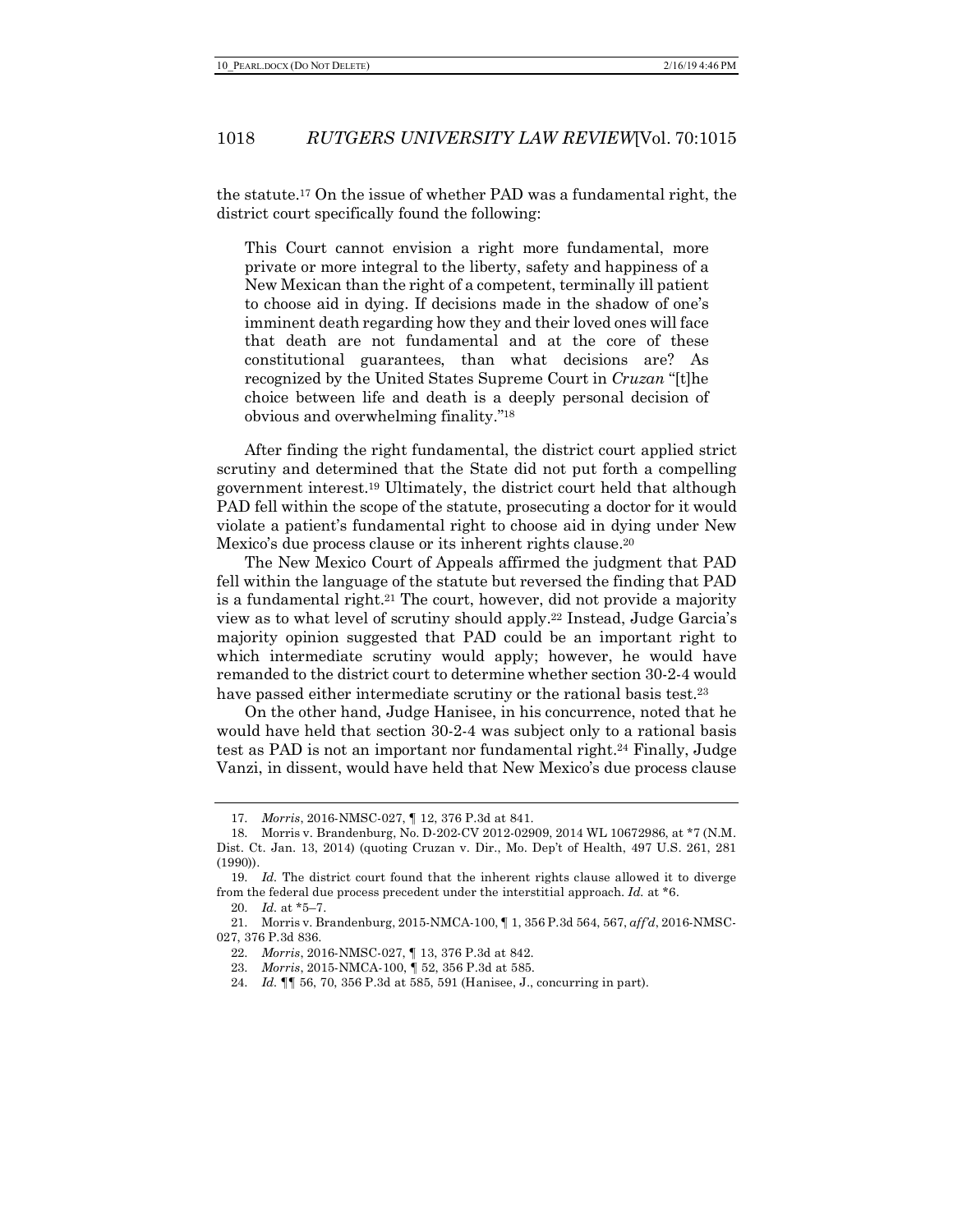provided Petitioners with "a fundamental, or at least important, liberty right to aid in dying from a willing physician."25 In finding such a right, Judge Vanzi rejected the U.S. Supreme Court's substantive due process analysis outlined in *Washington v. Glucksberg*<sup>26</sup> "as unpersuasive, flawed, and inadequate to protect the rights of New Mexicans."27 In sum, despite disagreeing about what level of scrutiny applied, a majority of the court concluded that PAD is not a fundamental right and the conduct—as defined by Petitioners—fell within the meaning of the statute.28

Although Petitioners also raised claims that section 30-2-4 is unconstitutionally vague and violates the equal protection clause of New Mexico's constitution, the district court issued its decision based only on due process grounds.29 Consequently, the New Mexico Supreme Court did not address the aforementioned claims because they were not properly before the court.30

#### III. BACKGROUND

Because Petitioners challenged the constitutionality of section 30-2-4, two similar statutes—the United Health Care Decisions Act ("UHCDA")31 and the Pain Relief Act ("PRA")32—are particularly relevant. Moreover, the two provisions from New Mexico's state constitution—the due process clause33 and the inherent rights clause34—under which Petitioners asserted that a fundamental right exists will be discussed. Finally, the Federal Due Process Clause35 and two cases brought asserting a federal due process violation of similar rights are significant because New Mexico follows the interstitial approach.36

<sup>25.</sup> *Id.* ¶ 104, 356 P.3d at 602 (Vanzi, J., dissenting).

<sup>26.</sup> 521 U.S. 702 (1997); *see infra* Sections III.C, IV.C.

<sup>27.</sup> *Morris*, 2015-NMCA-100, ¶ 104, 356 P.3d at 601 (Vanzi, J., dissenting)*.*

<sup>28.</sup> *Id.* ¶ 1, 356 P.3d at 567 (majority opinion).

<sup>29.</sup> *Id.* ¶ 48, 356 P.3d at 583.

<sup>30.</sup> Morris v. Brandenburg, 2016-NMSC-027, ¶ 17 n.3, 376 P.3d 836, 844 n.3.

<sup>31.</sup> N.M. STAT. ANN. §§ 24-7A-1 to -18 (West 2018).

<sup>32.</sup> N.M. STAT. ANN. §§ 24-2D-1 to -6 (West 2018).

<sup>33.</sup> N.M. CONST. art. II, § 18.

<sup>34.</sup> *Id.* § 4.

<sup>35.</sup> U.S. CONST. amend. XIV, § 1.

<sup>36.</sup> New Mexico's constitution provides similar due process guarantees to the Due Process Clause of the Fourteenth Amendment. Morris v. Brandenburg, 2016-NMSC-027, ¶ 18, 376 P.3d 836, 844. Because there is a federal analogue, the New Mexico Supreme Court uses the interstitial approach. *Id.* ¶ 19, 376 P.3d at 844. Under this approach, the court first determines whether the U.S. Constitution protects the claimed right. *Id.* If the U.S. Constitution does not protect the asserted right, the question becomes whether "flawed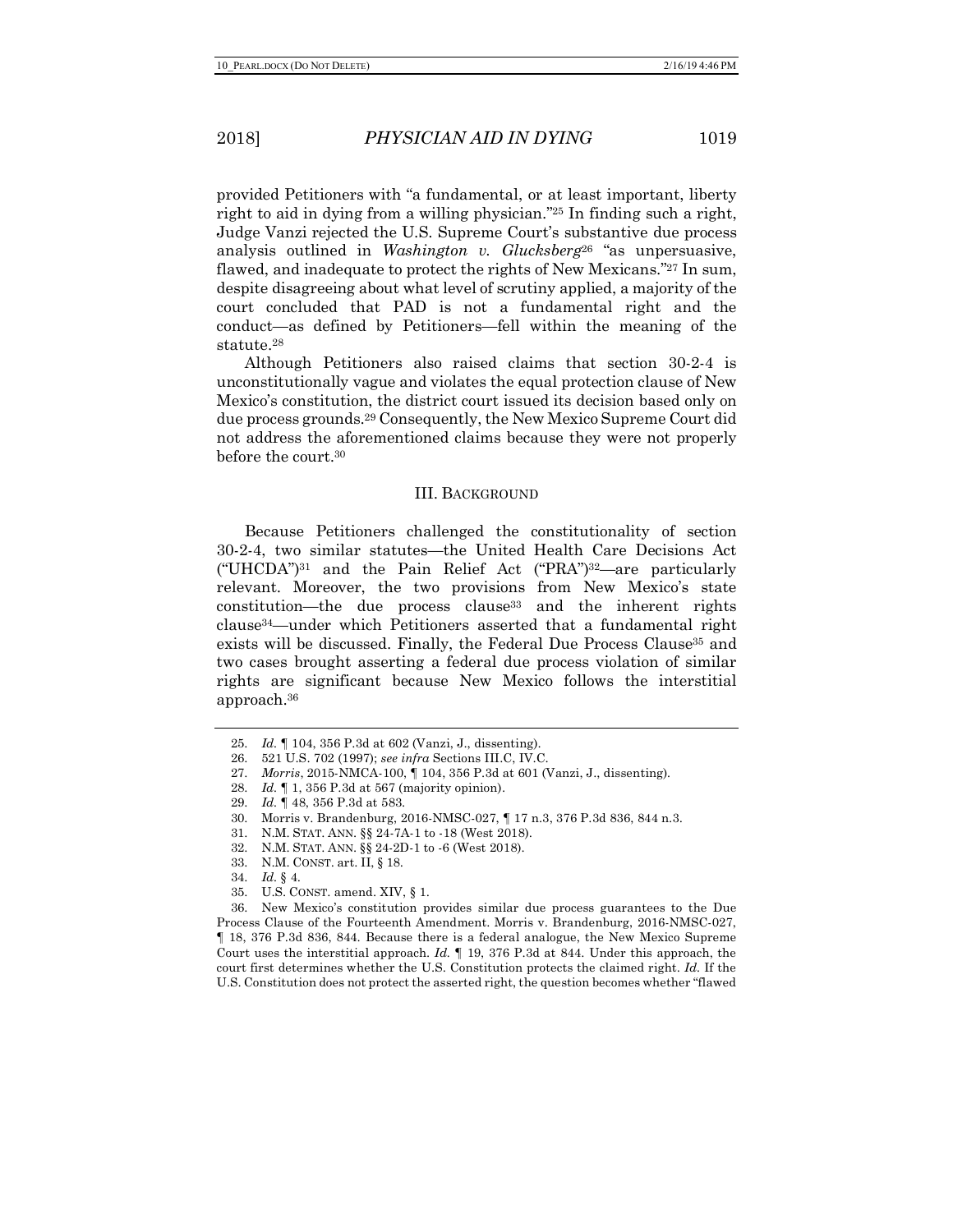#### *A. State Statutory Provisions*

The statute at issue—section 30-2-4—provides: "[a]ssisting suicide consists of deliberately aiding another in the taking of his own life. Whoever commits assisting suicide is guilty of a fourth degree felony.<sup>"37</sup>

Petitioners relied on the New Mexico PRA and the UHCDA to bolster their claim that New Mexico's constitution should provide more protection than the U.S. Constitution.38 In relevant part, the New Mexico PRA provides:

A health care provider who prescribes, dispenses or administers medical treatment for the purpose of relieving pain and who can demonstrate by reference to an accepted guideline that the provider's practice substantially complies with that guideline and with the standards of practice identified in [section 24-2D-4 of the New Mexico Statutes] shall not be disciplined pursuant to board action or criminal prosecution, unless the showing of substantial compliance with an accepted guideline by the health care provider is rebutted by clinical expert testimony.39

Petitioners also cited to the UHCDA, which has two significant provisions. Section 24-7A-13(B)(1) provides, in pertinent part, that "[d]eath resulting from the withholding or withdrawal of health care in accordance with the Uniform Health-Care Decisions Act does not for any purpose . . . constitute a suicide, a homicide or other crime."40 Moreover, the statute explicitly "does not authorize mercy killing, *assisted suicide*,

federal analysis, structural differences between state and federal government, or distinctive state characteristics" allow the state to diverge from federal precedent. *Id.* (quoting State v. Gomez, 1997-NMSC-006, ¶ 19, 122 N.M. 777, 783, 932 P.2d 1, 7). Under *Gomez*, New Mexico's state constitution can "provide *more* liberty than is mandated by the United States Constitution." 1997-NMSC-006, ¶ 17, 122 N.M. at 782, 932 P.2d at 6. However, "[t]he burden is on the party seeking relief under the state constitution to provide reasons for interpreting the state provisions differently from the federal provisions when there is no established precedent." ACLU of N.M. v. City of Albuquerque, 2006-NMCA-078, ¶ 18, 139 N.M. 761, 770, 137 P.3d 1215, 1224. *See generally* Kevin John Licciardi, Comment, *Criminal Procedure: Search and Seizure,* 29 RUTGERS L.J. 1105, 1319 (1998) (summarizing *State v. Gomez*). For more on New Mexico's adoption of the interstitial approach, see Robert F. Williams, *New Mexico State Constitutional Law Comes of Age*, 28 N.M. L. REV. 379 (1998).

<sup>37.</sup> N.M. STAT. ANN. § 30-2-4 (West 2018).

<sup>38.</sup> *See infra* Section IV.C and note 93 (outlining Petitioners' argument that New Mexico has distinctive characteristics to justify a departure from federal precedent).

<sup>39.</sup> N.M. STAT. ANN. § 24-2D-3(A) (West 2018) (citing N.M. STAT. ANN. § 24-2D-4 (West 2018))

<sup>40.</sup> N.M. STAT. ANN. § 24-7A-13(B)(1) (West 2018).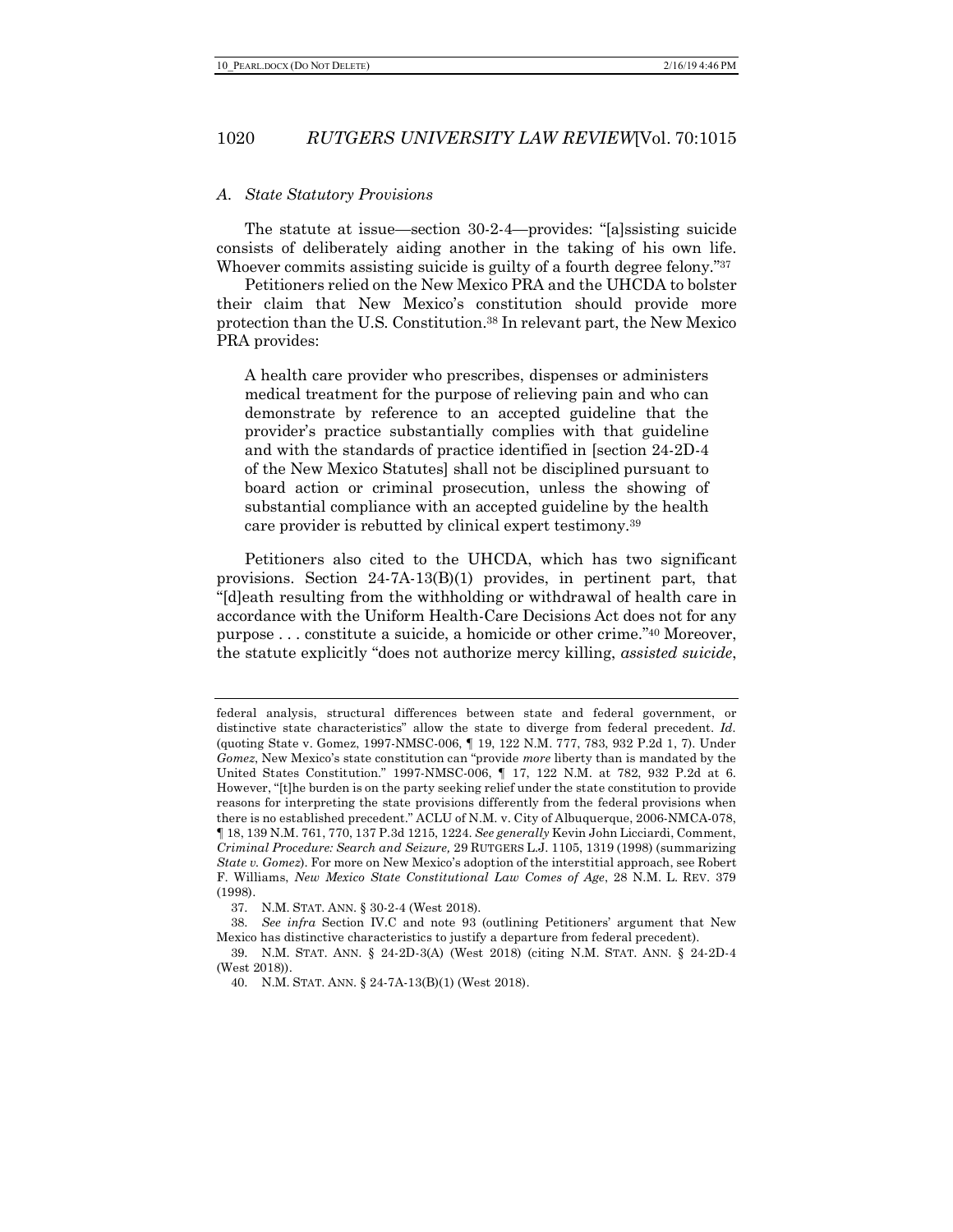euthanasia or the provision, withholding or withdrawal of health care, to the extent prohibited by other statutes of this state."41

#### *B. State Constitutional Provisions*

Petitioners asserted that there exists a fundamental right under two provisions of the New Mexico Constitution: the due process clause42 and the inherent rights clause.43 The due process clause of New Mexico's constitution provides: "[n]o person shall be deprived of life, liberty or property without due process of law."44 The inherent rights clause provides: "[a]ll persons are born equally free, and have certain natural, inherent and inalienable rights, among which are the rights of enjoying and defending life and liberty, of acquiring, possessing and protecting property, and of seeking and obtaining safety and happiness."45 Petitioners claimed there exists a fundamental right to PAD under either of these provisions.46

#### *C. Federal Precedent*

The Due Process Clause of the Fourteenth Amendment to the U.S. Constitution provides that no State shall "deprive any person of life, liberty, or property, without due process of law."47 Because New Mexico courts apply the interstitial approach, and because New Mexico's due process provision closely follows the Federal Due Process provision,48 *Washington v. Glucksberg*<sup>49</sup> and *Cruzan v. Director, Missouri Department of Health*50—cases that determined whether similar rights exist under the U.S. Constitution—are instructive.51

In *Glucksberg*, the Supreme Court answered the question of "whether the 'liberty' specially protected by the Due Process Clause includes a right to commit suicide which itself includes a right to assistance in doing so."52 The Court answered the question using its "established method of

<sup>41.</sup> § 24-7A-13(C) (emphasis added).

<sup>42.</sup> N.M. CONST. art. II, § 18.

<sup>43.</sup> *Id.* § 4.

<sup>44.</sup> *Id.* § 18.

<sup>45.</sup> *Id.* § 4.

<sup>46.</sup> Morris v. Brandenburg, 2016-NMSC-027, ¶ 17, 376 P.3d 836, 844. See *supra* notes 5–6 and *infra* Section IV.D for the difference between New Mexico's state due process clause and its inherent rights clause and how advocates use them.

<sup>47.</sup> U.S. CONST. amend. XIV, § 1.

<sup>48.</sup> *See supra* notes 44, 47 and accompanying text.

<sup>49.</sup> 521 U.S. 702 (1997).

<sup>50.</sup> 497 U.S. 261 (1990).

<sup>51.</sup> *See supra* note 36 (discussing interstitial approach).

<sup>52.</sup> *Glucksberg*, 521 U.S. at 723.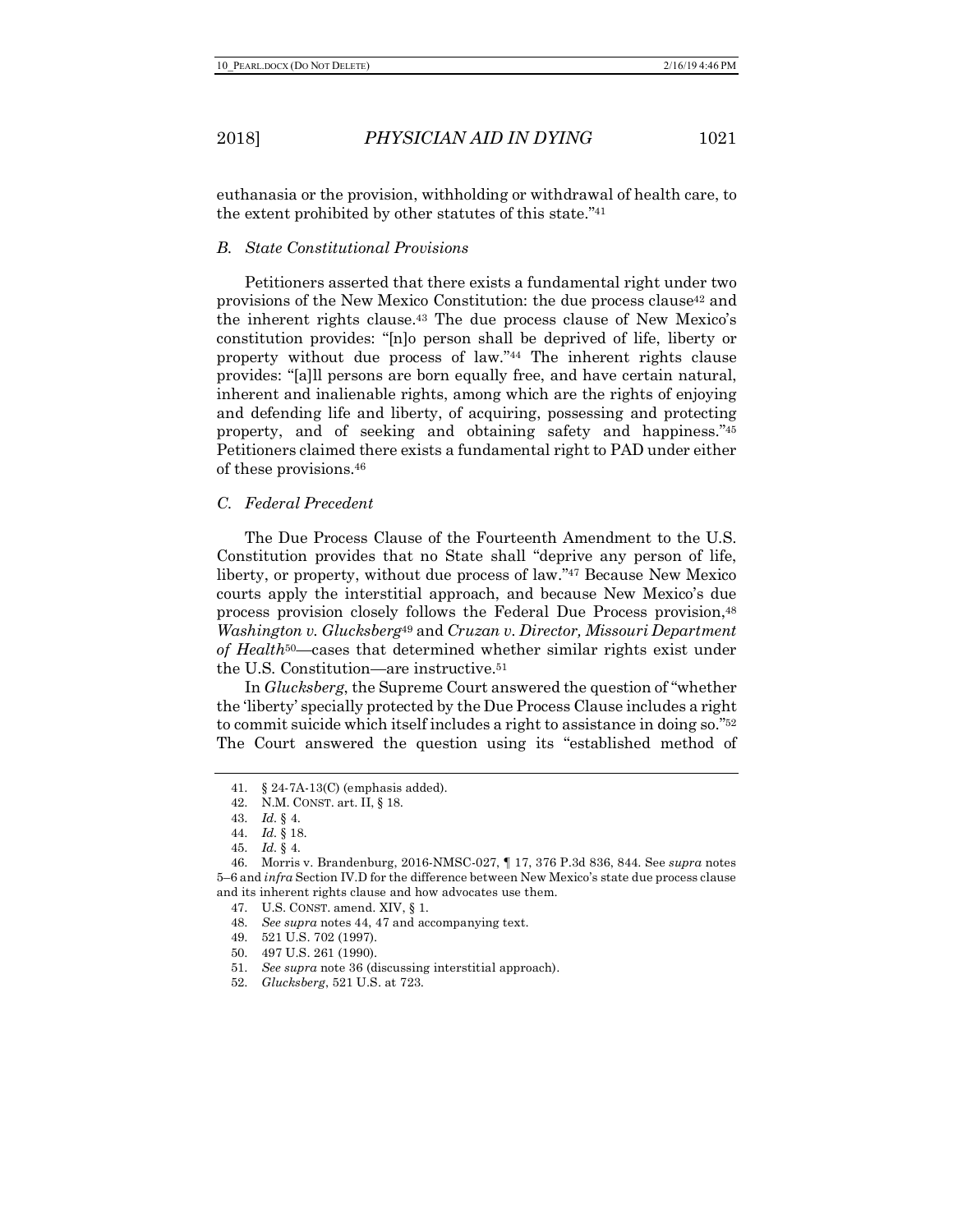substantive-due-process analysis."53 According to the Court, "the Due Process Clause specially protects those fundamental rights and liberties which are, objectively, 'deeply rooted in this Nation's history and tradition' . . . and 'implicit in the concept of ordered liberty,' such that 'neither liberty nor justice would exist if they were sacrificed.'"54 Moreover, the asserted right requires a "careful description."55

There, the Court found that the right to assisted suicide is not deeply rooted in our Nation's history; instead, "for over 700 years, the Anglo-American common-law tradition has punished or otherwise disapproved of both suicide and assisting suicide."56 The Court contrasted this with the asserted right in *Cruzan*—the right to refuse unwanted medical treatment—which has historical roots in battery and informed consent.57 Consequently, the Court found that the right to assisted suicide was not fundamental, and that Washington's assisted suicide ban passed the rational basis test.58 Although the Court agreed the right was not fundamental, there was no majority opinion, and several Justices filed concurring opinions.59

The Supreme Court's decision in *Cruzan* also provides useful context to *Morris*. In *Cruzan*, the Supreme Court assumed that an individual has a due process right in refusing life-saving medical treatment.60 Together, *Cruzan* and *Glucksberg* highlight the distinction between refusing medical treatment, knowing it could result in death, and actively seeking out treatment to end one's life.61

#### IV. THE COURT'S ANALYSIS

The New Mexico Supreme Court affirmed the district court's holding that section 30-2-462 covered the conduct at issue but reversed the finding

<sup>53.</sup> *Id.* at 720.

<sup>54.</sup> *Id.* at 720–21 (citations omitted) (first quoting Moore v. East Cleveland, 431 U.S. 494, 503 (1977); then quoting Palko v. Connecticut, 302 U.S. 319, 325, 326 (1937)).

<sup>55.</sup> *Id.* at 721 (quoting Flores v. Reno, 507 U.S. 292, 302 (1993)).

<sup>56.</sup> *Id.* at 710–11.

<sup>57.</sup> *Id.* at 724–25.

<sup>58.</sup> *Id.* at 728–36.

<sup>59.</sup> *See infra* notes 81, 116–17, 128–29, 136 and accompanying text.

<sup>60.</sup> Cruzan v. Dir., Mo. Dep't of Health, 497 U.S. 261, 279 (1990).

<sup>61.</sup> *See Glucksberg*, 521 U.S. at 725 ("The decision to commit suicide with the assistance of another may be just as personal and profound as the decision to refuse unwanted medical treatment, but it has never enjoyed similar legal protection."); *see also* Morris v. Brandenburg, 2016-NMSC-027, ¶ 33, 376 P.3d 836, 848 ("There is a marked difference between refusing medical treatment, even if doing so will hasten death, and seeking treatment which has for its exclusive purpose the taking of one's life.").

<sup>62.</sup> N.M. STAT. ANN. § 30-2-4 (West 2018).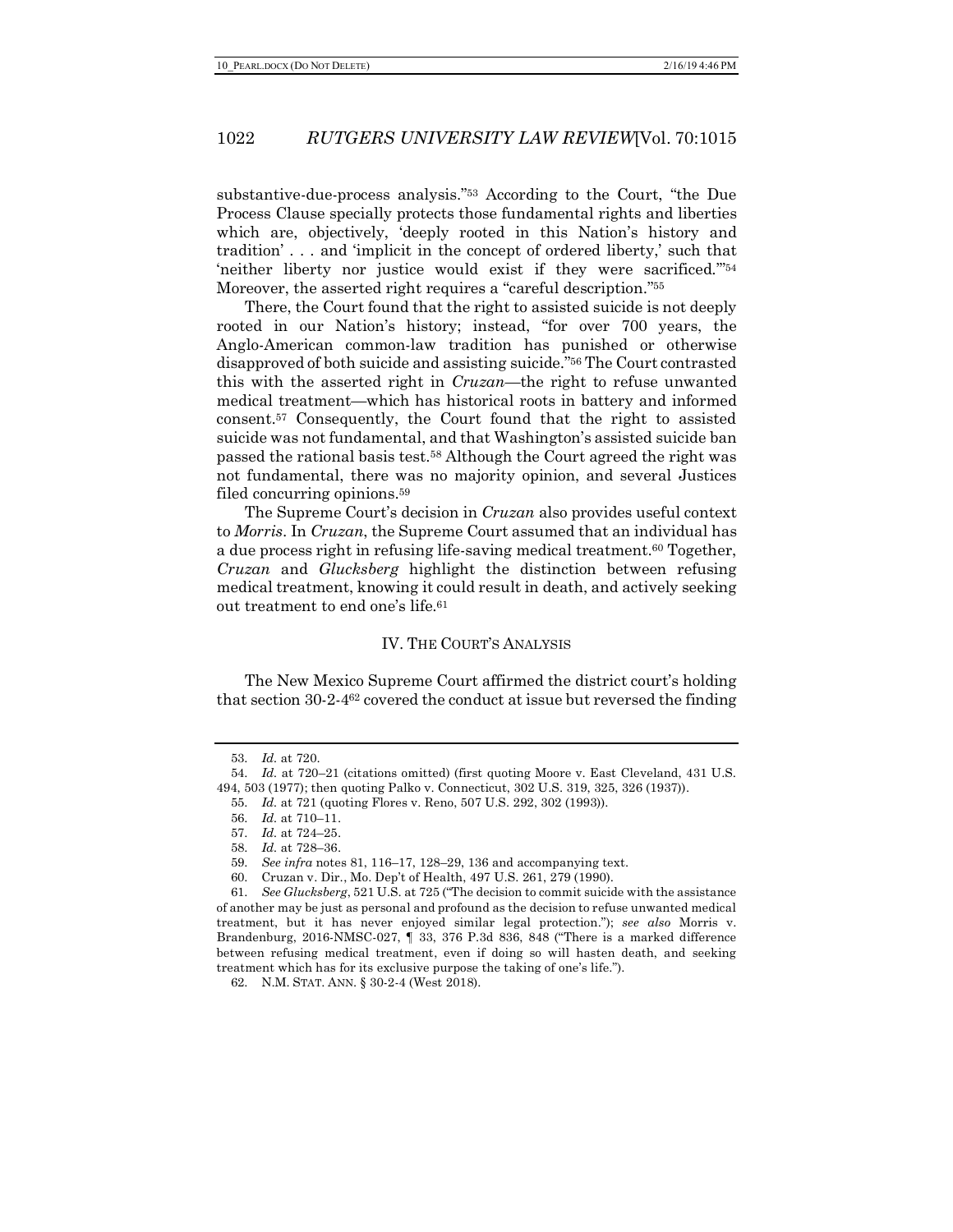that the statute was facially unconstitutional or unconstitutional as applied.63 The court remanded the case for proceedings consistent with its opinion.64

Writing for the court, Justice Chávez analyzed four major issues. First, the court considered whether section 30-2-4 applied to Petitioners' definition of PAD.<sup>65</sup> Second, applying the interstitial approach,<sup>66</sup> the court evaluated whether section 30-2-4 violated the Due Process Clause of the U.S. Constitution.67 Under the second prong of the interstitial approach, the court then determined if the federal analysis is flawed or if New Mexico's constitution has unique state characteristics to warrant a different analysis.68 Third, the court analyzed whether article II, section 4 of the New Mexico Constitution guarantees a constitutional right to PAD.69 Finally, the court examined whether section 30-2-4 passed rational basis review.70

#### *A. Section 30-2-4 Encompasses and Prohibits Physician Aid in Dying*

The court first found that Petitioners' definition of PAD fell within the plain language of the statute.<sup>71</sup> Under section  $30-2-4$ , assisting suicide is "deliberately aiding another in the taking of his own life."72 As defined by Petitioners, PAD is "the medical practice of providing a mentally-competent, terminally-ill patient with a prescription for medication that the patient may choose to take in order to bring about a peaceful death if the patient finds his [or her] dying process unbearable."73 The court determined that the wrongful act under the statute was "aiding;" thus, a doctor who provides a patient with a lethal dose of a drug intended to be used by the patient to take his or her life could be prosecuted under the statute.74 Moreover, the court did not

<sup>63.</sup> *Morris*, 2016-NMSC-027, ¶ 58, 376 P.3d at 857.

<sup>64.</sup> *Id.*

<sup>65.</sup> *Id.* ¶ 14, 376 P.3d at 842.

<sup>66.</sup> *Id.* ¶ 19, 376 P.3d at 844; *supra* note 36 (explaining interstitial approach).

<sup>67.</sup> *Morris*, 2016-NMSC-027, ¶¶ 17–31, 376 P.3d at 844–47. Although Petitioners also had an equal protection claim, the district court did not address it in its decision. *Id.* ¶ 17 n.3, 376 P.3d at 844 n.3. Accordingly, the issue was not ripe for review. *Id.*

<sup>68.</sup> *Id.* ¶¶ 32–34, 376 P.3d at 847–49.

<sup>69.</sup> *Id.* ¶ 39, 376 P.3d at 850.

<sup>70.</sup> *Id.* ¶ 52, 376 P.3d at 855.

<sup>71.</sup> *Id.* ¶ 14, 376 P.3d at 842. The court addressed this issue first because if the statute did not cover the conduct, it could have disposed of the case. *Id.* The New Mexico Supreme Court addresses issues of statutory interpretation de novo and uses the Legislature's intent as a principal guidepost. *Id.*

<sup>72.</sup> *Id.* ¶ 15, 376 P.3d at 842 (citing N.M. STAT. ANN. § 30-2-4 (West 2018)).

<sup>73.</sup> *Id.* (alteration in original).

<sup>74.</sup> *Id.*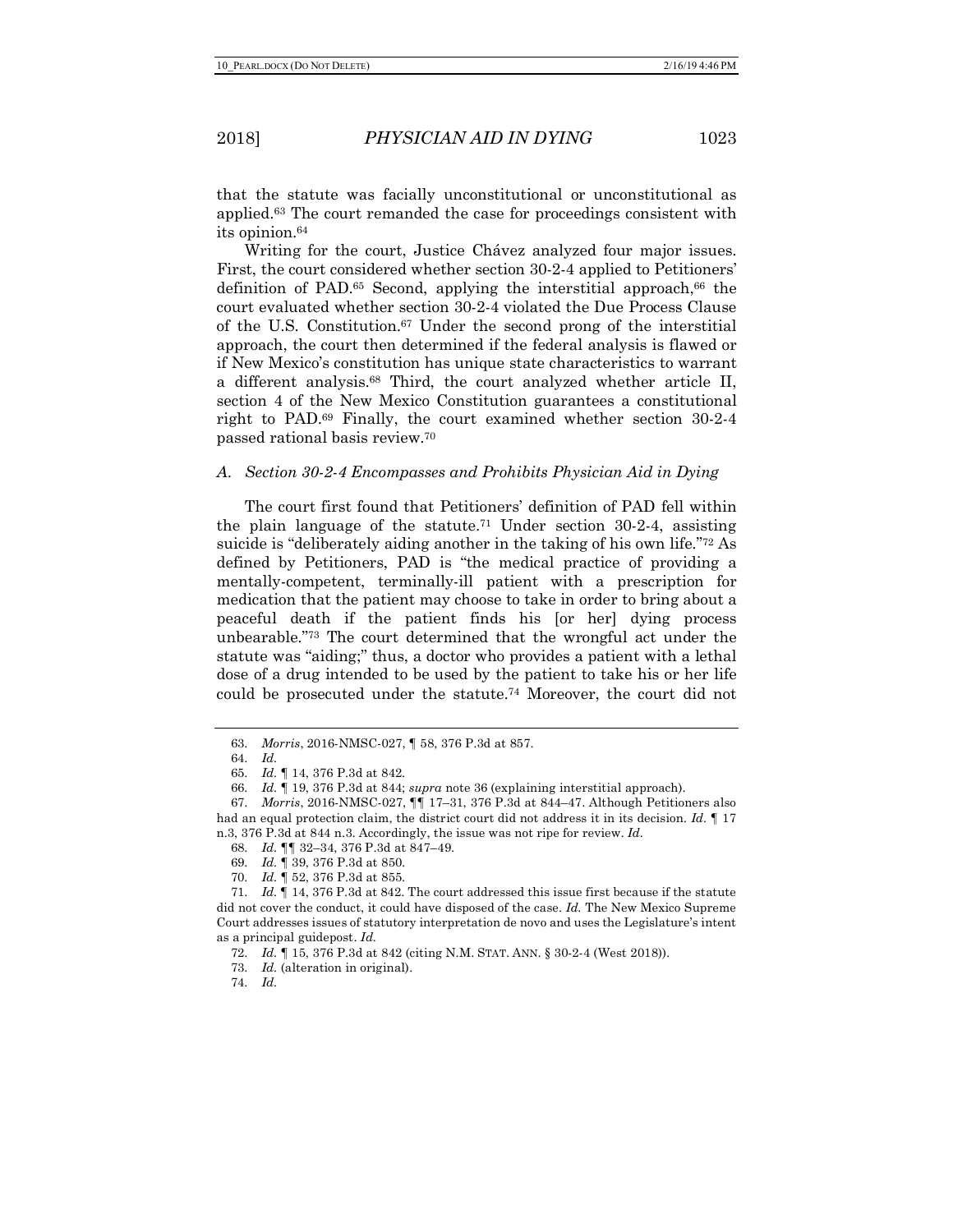accept any of Petitioners' arguments to go beyond the plain meaning of the statute to conclude that PAD fell outside the scope of the statute.75

# *B. Physician Aid in Dying Is Not a Protected Right Under the Due Process Clause of the U.S. Constitution*

The court next analyzed whether the right to PAD was protected under the U.S. Constitution because New Mexico follows the interstitial approach.76 Relying on *Glucksberg*, the court concluded that Petitioners did not have a constitutional right to PAD.77 In *Glucksberg*, the U.S. Supreme Court held that a Washington statute criminalizing the giving of aid to someone attempting suicide did not violate the Fourteenth Amendment "either on its face or 'as applied to competent, terminally ill adults who wish to hasten their deaths by obtaining medication prescribed by their doctors.'"78 Because the Supreme Court found that there is no fundamental liberty interest in "the right to commit suicide," it applied the rational basis test.79 The Court concluded that there was a rational basis between the five interests the government set forth and the Washington statute.80 The New Mexico Supreme Court took

<sup>75.</sup> *Id.* ¶ 16, 376 P.3d at 842–43. Petitioners argued that (1) the medical and psychological community consider PAD to be different than suicide; (2) the practice of aid in dying did not exist when the Legislature drafted the statute, and applying it to the conduct at issue would go against New Mexico's historical bend toward patient autonomy; and (3) the court should rely on New Mexico's public policy favoring patient autonomy to conclude that aid in dying does not fall within the prohibition on assisted suicide just as the Montana Supreme Court did in a recent decision. *Id.* (discussing Baxter v. State, 2009 MT 449, 354 Mont. 234, 224 P.3d 1211). The court responded that (1) the conduct still fell within the statute, and that the statute does not track the nuances recognized by the medical and psychological professions; (2) the UHCDA—adopted after the practice of aid in dying became known—explicitly prohibits "assisted suicide"; and (3) the issue in the Montana case was whether aid in dying could be a statutory consent defense to a homicide charge, which assumes the physician could be prosecuted in the first place. *Id.*

<sup>76.</sup> *See supra* note 36 (discussing interstitial approach).

<sup>77.</sup> *Morris*, 2016-NMSC-027, ¶ 31, 376 P.3d at 847. The court noted, however, that "an opening remains for a more particularized protection." *Id.* The *Glucksberg* majority conceded that its opinion did not foreclose a more particularized challenge, however it noted that "such a claim would have to be quite different from the ones advanced by respondents here." Washington v. Glucksberg, 521 U.S. 702, 735 n.24 (1997).

<sup>78.</sup> *Morris*, 2016-NMSC-027, ¶ 20, 376 P.3d at 844 (quoting *Glucksberg*, 521 U.S. at 735).

<sup>79.</sup> *Id.* ¶ 26, 376 P.3d at 846.

<sup>80.</sup> *Id.* ¶ 27, 376 P.3d at 846 (citing *Glucksberg*, 521 U.S. at 729–35). The five interests put forth were: (1) the "unqualified interest in the preservation of human life"; (2) the "interest in preventing suicide, and in studying, identifying, and treating its causes"; (3) the "interest in protecting the integrity and ethics of the medical profession"; (4) the "interest in protecting vulnerable groups . . . [from] subtle coercion and undue influence in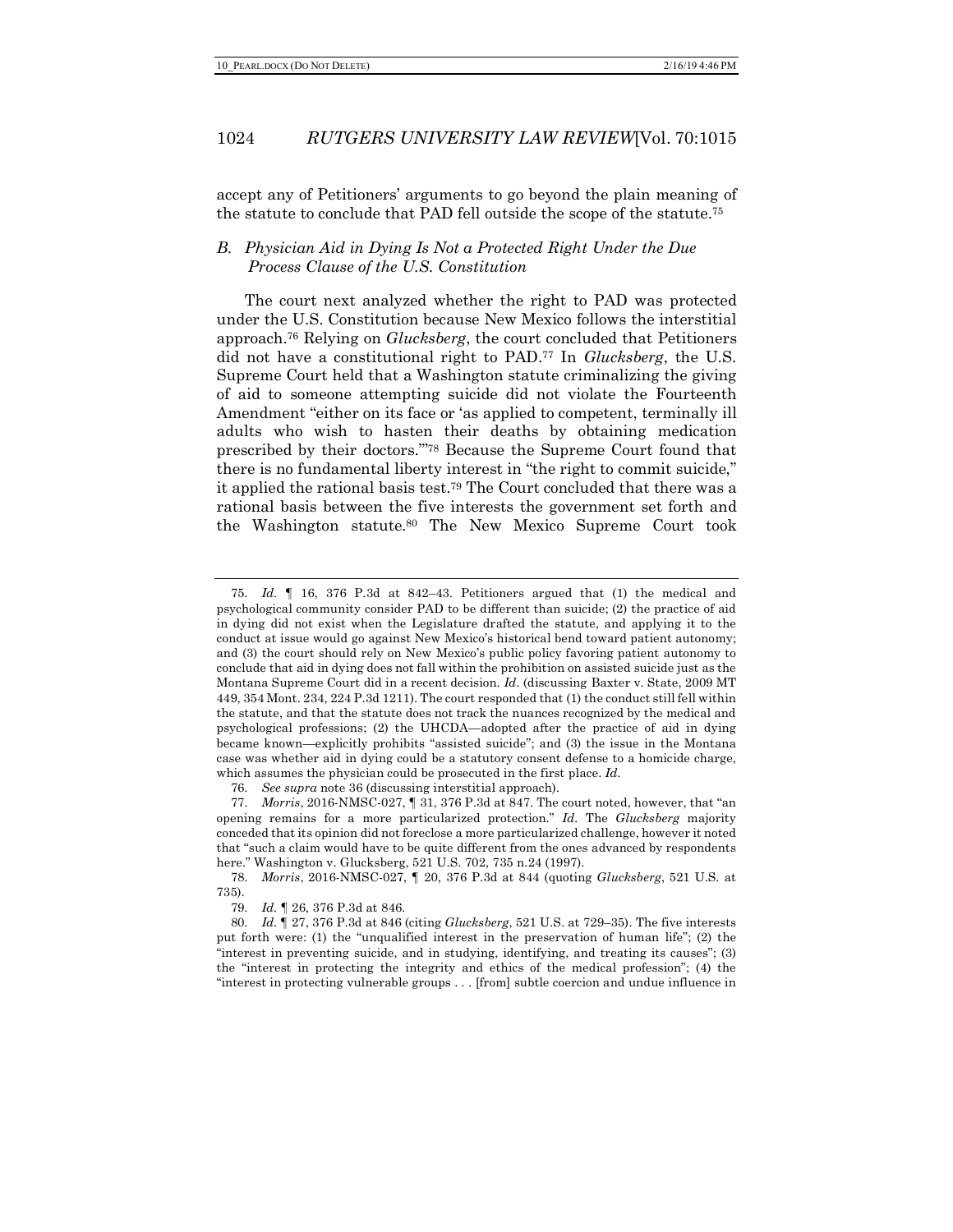note of—but did not follow—Justice Stevens's concurrence which discussed the possibility that an individual might have a constitutionally protected interest if there was a more particularized challenge.81

# *C. The Glucksberg Substantive Due Process Analysis Is Not Flawed nor Are There Distinctive State Characteristics to Justify Departure from Federal Precedent*

Having determined that the U.S. Constitution did not protect the asserted right, the court evaluated whether the *Glucksberg* analysis is flawed or if New Mexico's constitution or its laws have any unique characteristics to justify a departure from federal precedent.82 The New Mexico Supreme Court found no flaws in the *Glucksberg* analysis.83

Petitioners raised two arguments with respect to the federal analysis. They argued that: (1) the Supreme Court has changed its approach to substantive due process since *Glucksberg* and (2) *Glucksberg* was a facial challenge determined without evidence on the safety of aid in dying—such evidence, Petitioners claimed, is now before the New Mexico Supreme Court.84 The court responded to Petitioners' first argument by highlighting that although the *Obergefell v. Hodges*<sup>85</sup> majority criticized how the *Glucksberg* Court defined the right at issue, PAD still does not have "such a tradition to fall back on."86 Furthermore, the court distinguished *Cruzan* and *Glucksberg*, indicating that "[t]here is a marked difference between refusing medical treatment, even if doing so will hasten death, and seeking treatment which has for its exclusive purpose the taking of one's life."87 Having agreed with how the Supreme Court defined the right, the court also found that the governmental

end-of-life situations"; and (5) a fear that granting the right could result in "'broader' interpretations allowing voluntary or involuntary euthanasia." *Id.*

<sup>81.</sup> *Id.* ¶ 30, 376 P.3d at 847. According to Justice Stevens, a more particularized challenge might be made by a "terminally ill patient faced not with the choice of whether to live, only of how to die . . . who is not victimized by abuse, who is not suffering from depression, and who makes a rational and voluntary decision to seek assistance in dying." *Glucksberg*, 521 U.S. at 746–47 (Stevens, J., concurring).

<sup>82.</sup> *Morris*, 2016-NMSC-027, ¶ 31, 376 P.3d at 847*.*

<sup>83.</sup> *Id.* ¶ 34, 376 P.3d at 848.

<sup>84.</sup> *Id.* ¶ 32, 376 P.3d at 847.

<sup>85.</sup> 135 S. Ct. 2584 (2015).

<sup>86.</sup> *Morris*, 2016-NMSC-027, ¶ 33, 376 P.3d at 848; *see also Obergefell*, 135 S. Ct. at 2602 ("[W]hile [the *Glucksberg*] approach may have been appropriate for the asserted right there involved (physician-assisted suicide), it is inconsistent with the approach this Court has used in discussing other fundamental rights, including marriage and intimacy.").

<sup>87.</sup> *Morris*, 2016-NMSC-027, ¶ 33, 376 P.3d at 848.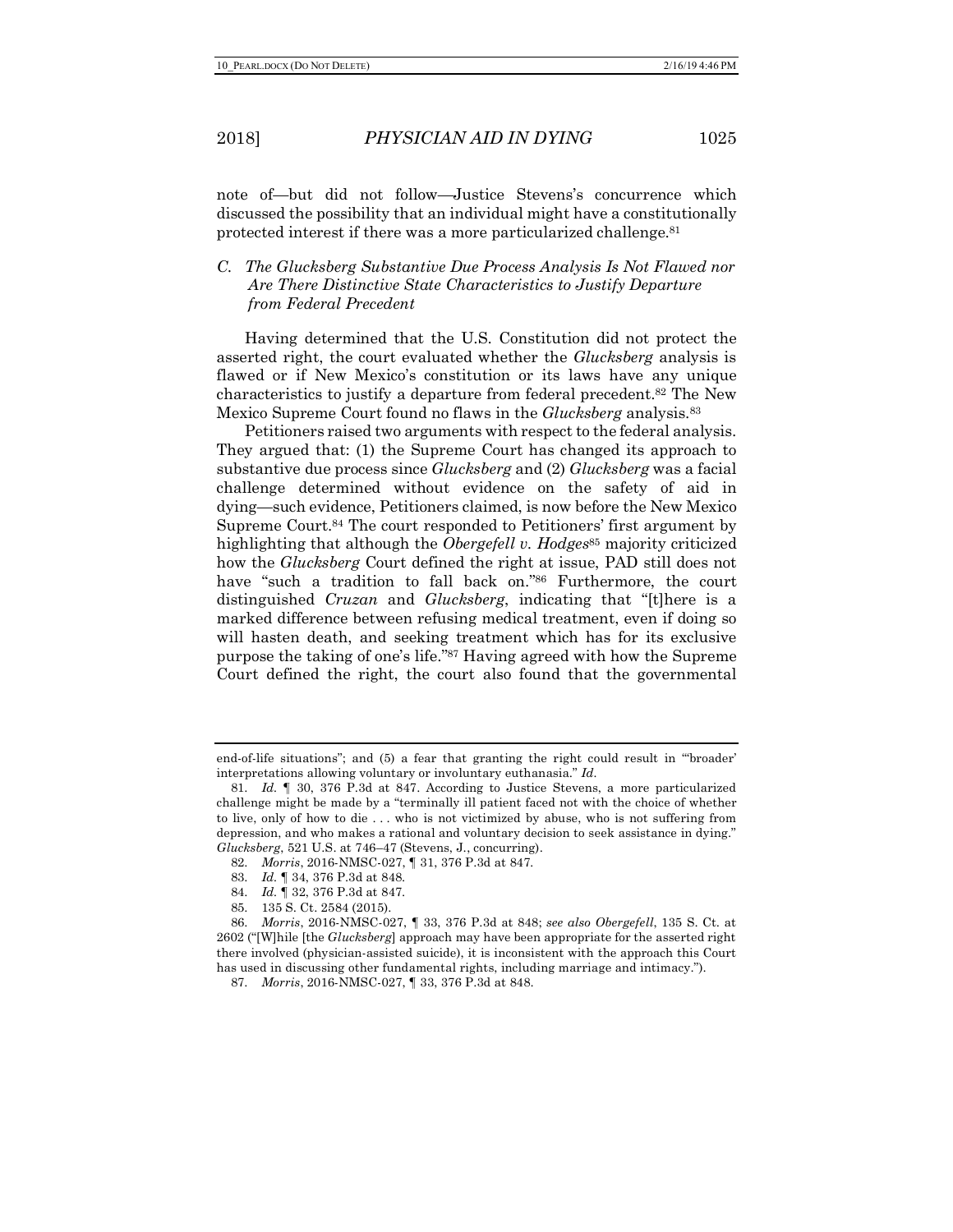interests advanced in *Glucksberg* were legitimate.88 Accordingly, the court found no flaw in the federal analysis.89

Next, the court analyzed whether New Mexico's constitution has any distinctive characteristics to warrant a departure from federal precedent. Petitioners cited to "New Mexico's 'long, proud, extraordinary history of respecting patient autonomy and dignity at the end of life'" to bolster their claim that the New Mexico Constitution should provide additional protection to the conduct at issue.90 Specifically, Petitioners maintained that (1) "New Mexico was the first state to adopt the UHCDA," a statute that allows patients to give advance directives to health care professionals;<sup>91</sup> (2) "New Mexico was one of the first three states to recognize advance directives" via the 1977 Right to Die Act;92 and (3) a patient has the right to receive pain relief even if administering it could result in death under the PRA.93

In response, the court found that the UHCDA expressly prohibits assisted suicide, undermining Petitioners' argument that the UHCDA would protect PAD.94 Moreover, the court referred to the numerous safeguards in place under the UHCDA, which—according to the court—emphasize the concern that "end-of-life decisions are inherently fraught with the potential for abuse and undue influence."95 As such, the UHCDA does not signify a distinct characteristic of New Mexico law; rather, it simply codified *Cruzan*.96 Thus, the court found that there were no unique characteristics of the state's constitution or law to depart from the *Glucksberg* analysis.97

94. *Id*. ¶ 36, 376 P.3d at 849; § 24-7A-13(C) ("The Uniform Health-Care Decisions Act does not authorize mercy killing, assisted suicide, euthanasia or the provision, withholding or withdrawal of health care, to the extent prohibited by other statutes of this state.").

<sup>88.</sup> *Id.* ¶ 34, 376 P.3d at 848. Particularly, the court agreed with interests three through five. *See supra* note 80 (delineating the five interests advanced in *Glucksberg*).

<sup>89.</sup> *Morris*, 2016-NMSC-027, ¶ 34, 376 P.3d at 848*.*

<sup>90.</sup> *Id.* ¶ 35, 376 P.3d at 849.

<sup>91.</sup> *Id.*

<sup>92.</sup> N.M. STAT. ANN. §§ 24-7-1 to -11 (repealed 1984 & 1997). The Right to Die Act was later replaced by the UHCDA, N.M. STAT. ANN. §§ 24-7A-1 to -18 (West 2018).

<sup>93.</sup> *Morris*, 2016-NMSC-027, ¶ 35, 376 P.3d at 849. Petitioners separately argued that New Mexico case law supporting the state's distinctive respect for autonomy during end-of-life decisions implied a fundamental right to PAD. *Id.* ¶ 37, 376 P.3d at 849–50. The court dismissed Petitioners' argument and noted that the cases Petitioners cited either discussed the policy behind the UHCDA—a statute expressly not authorizing assisted suicide—or delineated fundamental liberty interests already recognized by federal law. *Id.*  ¶ 38, 376 P.3d at 850.

<sup>95.</sup> *Morris*, 2016-NMSC-027, ¶ 36, 376 P.3d at 849 (citing §§ 24-7A-2(A)–(E), -7A-6.1, -7A-7, -7A-11, -7A-14).

<sup>96.</sup> *Id.*

<sup>97.</sup> *Id.* ¶ 38, 376 P.3d at 850.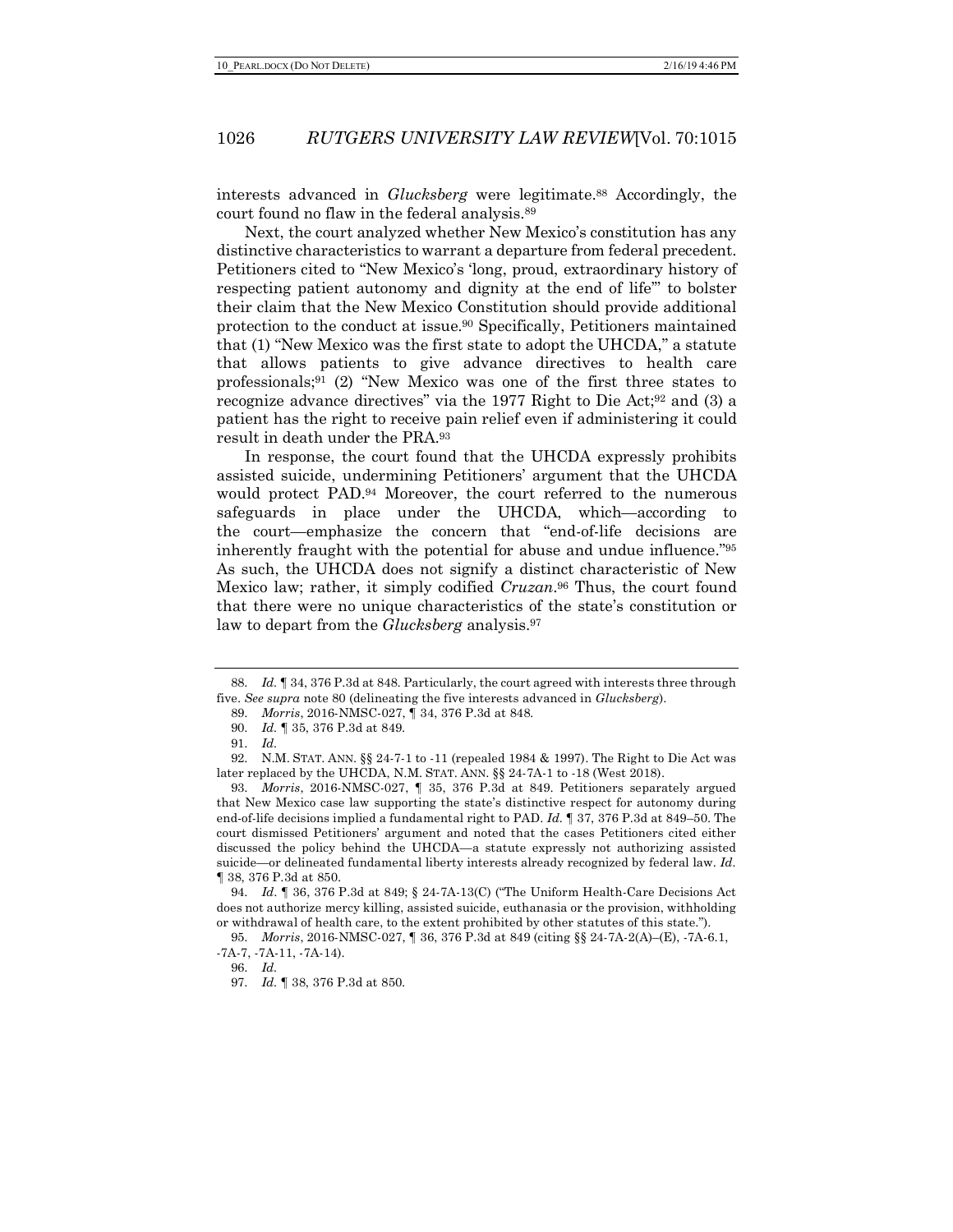# *D. New Mexico's Inherent Rights Clause Does Not Provide Petitioners with a Fundamental or Important Right to Physician Aid in Dying*

Petitioners also argued a separate and independent basis on which there exists a fundamental right to the conduct at issue.98 Specifically, Petitioners contend that the New Mexico natural rights clause protects "the right for a terminal patient to choose a peaceful, dignified death through aid in dying."99 The court noted that the natural rights clause of the New Mexico Constitution has rarely been construed, and that natural rights clauses generally have an "ambiguous history."<sup>100</sup> According to the court, there are two different approaches to determine whether natural rights clauses create enforceable rights.101 Some states follow the federal approach, which treats natural rights as "a statement of ideals, not law."102 Others view the clause as creating enforceable rights, constrained by a state's reasonable regulation.103

New Mexico courts use the state's inherent rights clause "as a prism through which [to] view due process and equal protection guarantees."104 Accordingly, the court concluded that the clause "has never been interpreted to be the exclusive source for a fundamental

<sup>98.</sup> *Id.* ¶ 39, 376 P.3d at 850.

<sup>99.</sup> *Id.*

<sup>100.</sup> *Id.* ¶¶ 39–42, 376 P.3d at 850–51. Further, the court discussed two themes that helped guide the jurisprudence on natural rights clauses: (1) "a balancing test to weigh the exercise of the natural right against the State's inherent power to regulate" or (2) construing the natural rights clause as a means to "invalidate legislation adversely affecting personal liberty and happiness unless [its] exercise . . . in some way harms or presents an actual and substantial risk of harm to another person." *Id.* ¶ 41, 376 P.3d at 851 (quoting Ray, *supra* note 6, at 391–94).

<sup>101.</sup> *Id.* ¶ 43, 376 P.3d at 852.

<sup>102.</sup> *Id.* (quoting Swepi, LP v. Mora County, 81 F. Supp. 3d 1075, 1172 (D.N.M. 2015)).

<sup>103.</sup> *Id.* ¶ 44, 376 P.3d at 852.

<sup>104.</sup> *Id.* ¶ 46, 376 P.3d at 853.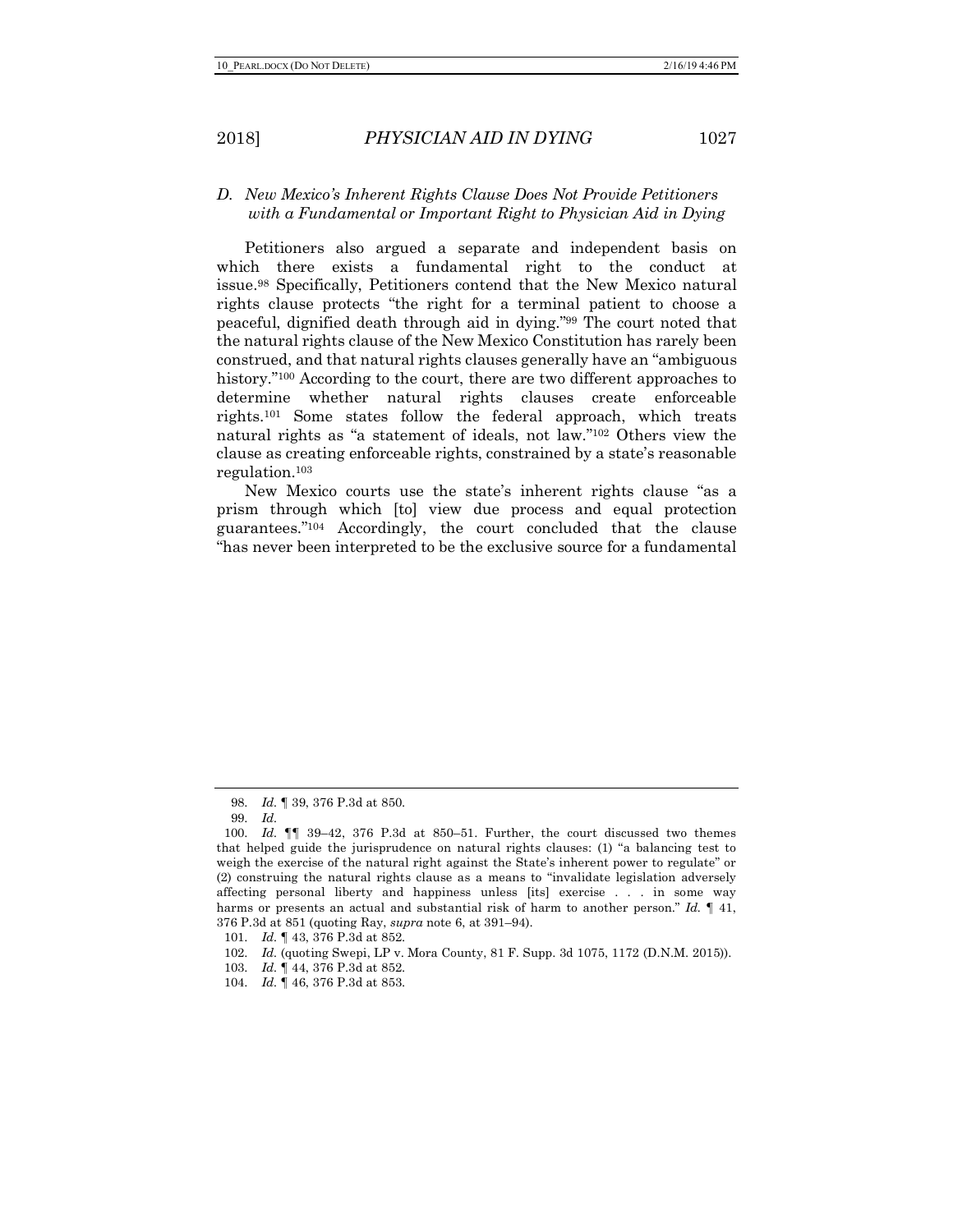or important constitutional right."105 Thus, the court held that there was no fundamental right to PAD under article II, section 4.106

## *E. Section 30-2-4 Survives Rational Basis Review*

The court next determined whether section 30-2-4 passed the rational basis test in order for it to be constitutional on its face and as applied to the conduct at issue.107 Unlike the federal rational basis test, New Mexico courts put the burden on the "challenger to demonstrate that the legislation is not supported by a firm legal rationale or evidence in the record."108 Citing to the protections outlined in the UHCDA and the PRA109 for support that end-of-life decisions carry with them the potential for abuse and undue influence, the court held that the government interests were grounded in firm legal rationale.110

Reed v. State *ex rel.* Ortiz, 1997-NMSC-055, ¶ 105, 124 N.M. 129, 150–51, 947 P.2d 86, 107– 08 (quoting Cal. First Bank v. State, 1990-NMSC-106, ¶ 44, 111 N.M. 64, 76, 801 P.2d 646, 658), *rev'd per curiam*, 524 U.S. 151 (1998).

106. *Morris*, 2016-NMSC-027, ¶ 51, 376 P.3d at 855.

108. *Id.* ¶ 57, 376 P.3d at 856–57 (citing Wagner v. AGW Consultants, 2005-NMSC-016, ¶ 24, 137 N.M. 734, 743, 114 P.3d 1050, 1059).

110. *Morris*, 2016-NMSC-027, ¶ 57, 376 P.3d at 857. Specifically, the governmental interests the court articulated in its analysis were:

(1) the interest in protecting the integrity and ethics of the medical profession; (2) the interest in protecting vulnerable groups—including the poor, the elderly, and disabled persons—from abuse, neglect, and mistakes due to the real risk of subtle coercion and undue influence in end-of-life situations or the desire of some to resort to physician aid in dying to spare their families the substantial financial burden of end-of-life health care costs; and (3) the legitimate concern that recognizing a right to physician aid in dying will lead to voluntary or involuntary euthanasia because if it is a right, it must be made available to everyone, even when a duly appointed surrogate makes the decision, and even when the patient is unable to selfadminister the life-ending medication.

*Id.* For a response to these asserted governmental interests, see Norman L. Cantor, *Two Opinions in Search of a Justice: The Constitution and Physician-Assisted Suicide*, 28 RUTGERS L.J. 435, 439–43 (1997).

<sup>105.</sup> *Id.* ¶ 51, 376 P.3d at 855. However, in some instances, the natural rights clause supplements the due process analysis. For example, in interpreting article II, section 4, the New Mexico Supreme Court noted the following:

<sup>[</sup>W]e are mindful of the more intimate relationship existing between a state government and its people, as well as the more expansive role states traditionally have played in keeping and maintaining the peace within their borders . . . . However, on the state level, our Constitution can offer not only to protect life, but also the 'more expansive' guarantee of obtaining safety. One of the more important functions of the individual states is to secure the rights of the individuals within their borders.

<sup>107.</sup> *Id.* ¶ 52, 376 P.3d at 855.

<sup>109.</sup> *Id.* ¶ 56, 376 P.3d at 856. *See supra* note 95 and accompanying text.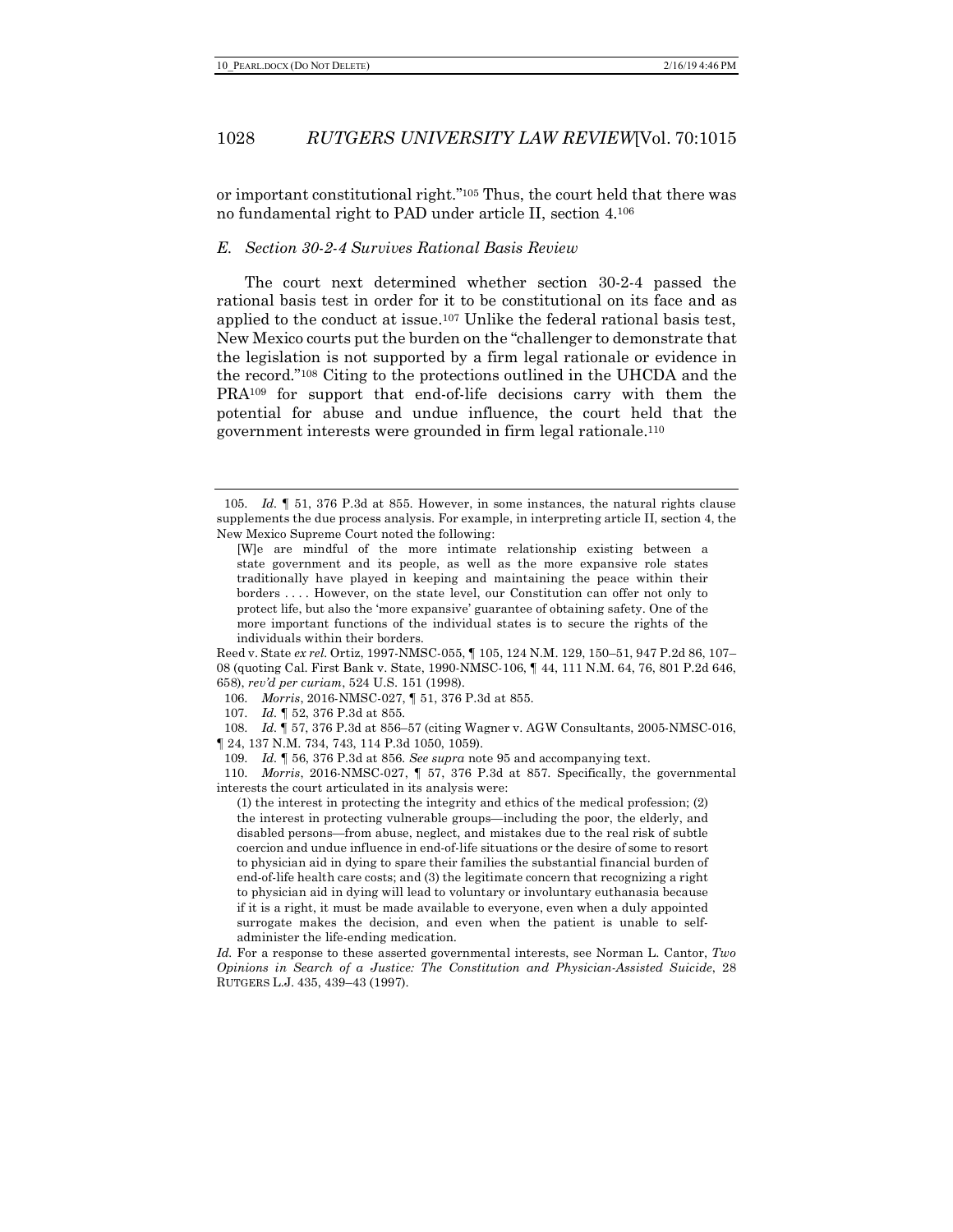Petitioners, however, argued that the rationales recognized in *Glucksberg* are no longer valid.111 The court responded that the legislature addressed these concerns in 2015 when the UHCDA was most recently amended, and these amendments reflect exceptions to section 30-2-4's application.112 The court expressed concern about recognizing a fundamental right to PAD, particularly with respect to whether there was proper legislation to protect patients in making a well-informed decision.113

Ultimately, the court held that the statute was not unconstitutional as applied to Petitioners or on its face despite PAD falling within the language of the statute.<sup>114</sup>

# V. ANALYSIS AND IMPLICATIONS

The New Mexico Supreme Court arrived at the right conclusion in *Morris* because access to PAD is a determination better suited for the legislative branch. However, in arriving at its conclusion, the court passed on an opportunity to diverge from *Glucksberg*—the federal precedent—under its interstitial approach. This Part will first evaluate how the *Morris* court could have determined the federal analysis to be flawed, then discuss why the court was correct to leave the question to the legislature. Finally, this Part will examine *Morris*'s impact on the End of Life Options Act, a bill rejected by the New Mexico legislature.115 Although New Mexico's attempt at passing PAD legislation proved to be unsuccessful, the legislature still remains—and has been—a viable avenue to evoke change.

First, the *Morris* court could have found the federal analysis to be flawed given its inconsistency with the Supreme Court's due process

<sup>111.</sup> *Morris*, 2016-NMSC-027, ¶ 57, 376 P.3d at 857.

<sup>112.</sup> *Id.*

<sup>113.</sup> *Id.* 114. *Id.* ¶ 58, 376 P.3d at 857.

<sup>115.</sup> The court's holdings on the statutory interpretation and inherent rights clause issues will not be discussed in detail. The court's statutory interpretation analysis was proper because Petitioners' definition fell within the plain meaning of the statute and the court's consideration of statutes on the same subject bolstered its conclusion. *See* State v. Sexson, 1994-NMCA-004, ¶¶ 14, 16, 117 N.M. 113, 116, 869 P.2d 301, 304; *see also* Oldham v. Oldham, 2011-NMSC-007, ¶ 11, 149 N.M. 215, 218, 247 P.3d 736, 739 ("[A] statutory subsection may not be considered in a vacuum, but must be considered in reference to the statute as a whole and in reference to statutes dealing with the same general subjection matter." (alteration in original) (quoting State v. Smith, 2004-NMSC-032, ¶ 10, 136 N.M. 372, 376, 98 P.3d 1022, 1027)). Moreover, the court was wise not to find a fundamental right to PAD under the inherent rights clause given that the clause "has never been interpreted to be the exclusive source for a fundamental or important constitutional right." *Morris*, 2016-NMSC-027, ¶ 51, 376 P.3d at 855.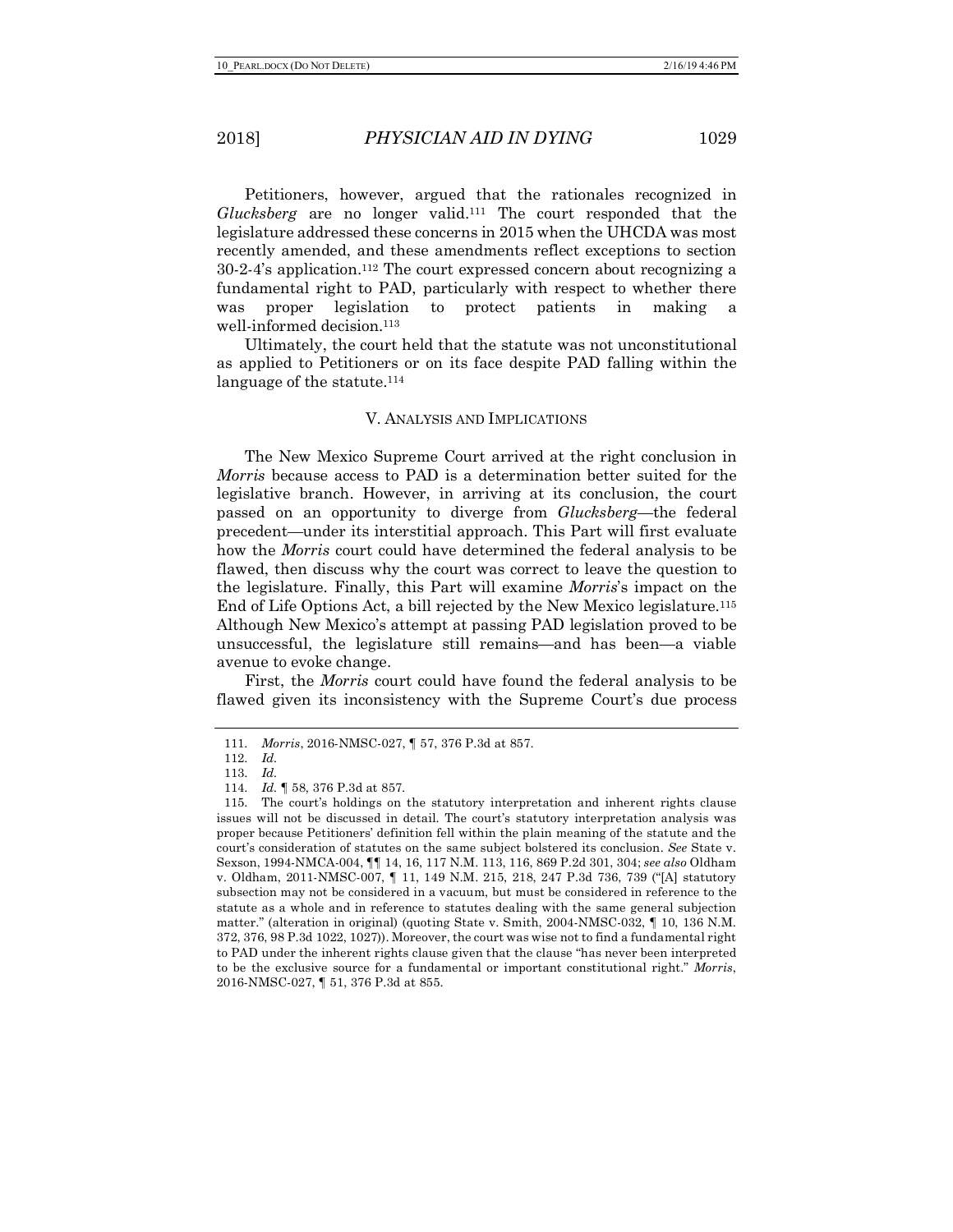analysis as outlined in *Obergefell*. Moreover, to the extent that the *Glucksberg* analysis hinges upon a "careful description" of the asserted right, many of the Justices who joined Chief Justice Roberts's majority opinion—an opinion that "spoke for the Court only by virtue of Justice O'Connor's fifth vote"<sup>116</sup>—approached the issue differently.<sup>117</sup> Nevertheless, the *Morris* court found that *Glucksberg* controlled as it answered a similar question that Petitioners posed.118 But, how narrowly the right is defined has implications on the outcome of the case.119 This potential flaw has been somewhat remedied by the Court's revamped due process analysis in *Obergefell*.120 As a result, some question what is left of the *Glucksberg* analysis.121

Likewise, although *Glucksberg* held that the Washington statute was constitutional on its face and as applied,<sup>122</sup> the concurring opinions shed doubt on the precedential value of the majority opinion.<sup>123</sup> In fact, Justice Gorsuch—a staunch opponent of PAD124—concedes that "[n]o majority ruling has decided whether a right to euthanasia and

<sup>116.</sup> Neil M. Gorsuch, *The Right to Assisted Suicide and Euthanasia*, 23 HARV. J.L. & PUB. POL'Y 599, 616 (2000). Yale Kamisar has referred to *Glucksberg* as "the most confusing and the most fragile 9-0 decision in Supreme Court history." Yale Kamisar, Foreword, *Can*  Glucksberg *Survive* Lawrence*? Another Look at the End of Life and Personal Autonomy*, 106 MICH. L. REV. 1453, 1460 (2008). "[A]lthough Rehnquist's opinion is called 'the opinion of the Court,' it does not seem to deserve that designation." *Id.* at 1462. While "Justice O'Connor provided the much-needed fifth vote, it is highly doubtful that she really did." *Id.* Furthermore, Justice Stevens's concurring opinion "is primarily a dissent." *Id.* at 1464.

<sup>117.</sup> *See, e.g.*, Ruth C. Stern & J. Herbie DiFonzo, *Stopping for Death: Re-Framing Our Perspective on the End of Life*, 20 U. FLA. J.L. & PUB. POL'Y 387, 418 (2009) ("In neither the majority nor in the five concurring opinions did the justices correctly or coherently define the questions presented.").

<sup>118.</sup> *Morris*, 2016-NMSC-027, ¶¶ 20–31, 376 P.3d at 844–47. *Glucksberg*'s precedential value divided the Court of Appeals. *Compare* Morris v. Brandenburg, 2015-NMCA-100, ¶ 30, 356 P.3d 564, 576–80, *with id.* ¶¶ 108–09, 356 P.3d at 603 (Vanzi, J., dissenting).

<sup>119.</sup> Carol A. Pratt, *Efforts to Legalize Physician-Assisted Suicide in New York, Washington and Oregon: A Contrast Between Judicial and Initiative Approaches*—*Who Should Decide?*, 77 OR. L. REV. 1027, 1050–51 (1998).

<sup>120.</sup> Obergefell v. Hodges, 135 S. Ct. 2584, 2598 (2015); *see also* Peter Nicolas, *Fundamental Rights in a Post-*Obergefell *World*, 27 YALE J.L. & FEMINISM 331, 336–41 (2016).

<sup>121.</sup> *See, e.g.*, *Obergefell*, 135 S. Ct. at 2621 (Roberts, C.J., dissenting); *Morris*, 2015-NMCA-100, ¶¶ 101–02, 356 P.3d at 600 (Vanzi, J., dissenting).

<sup>122.</sup> Washington v. Glucksberg, 521 U.S. 702, 735 (1997).

<sup>123.</sup> Gorsuch, *supra* note 116, at 616.

<sup>124.</sup> Paula Span, *Gorsuch Staunchly Opposes 'Aid in Dying.' Does It Matter?*, N.Y. TIMES (Feb. 24, 2017), https://www.nytimes.com/2017/02/24/health/neil-gorsuch-aid-in-dyingsupreme-court.html. *See generally* Joan Biskupic, *Gorsuch's Writings Could Prompt End of Life Questions at Confirmation Hearing*, CNN (Mar. 16, 2017), http://www.cnn.com/2017/ 03/17/politics/neil-gorsuch-confirmation-hearing/index.html.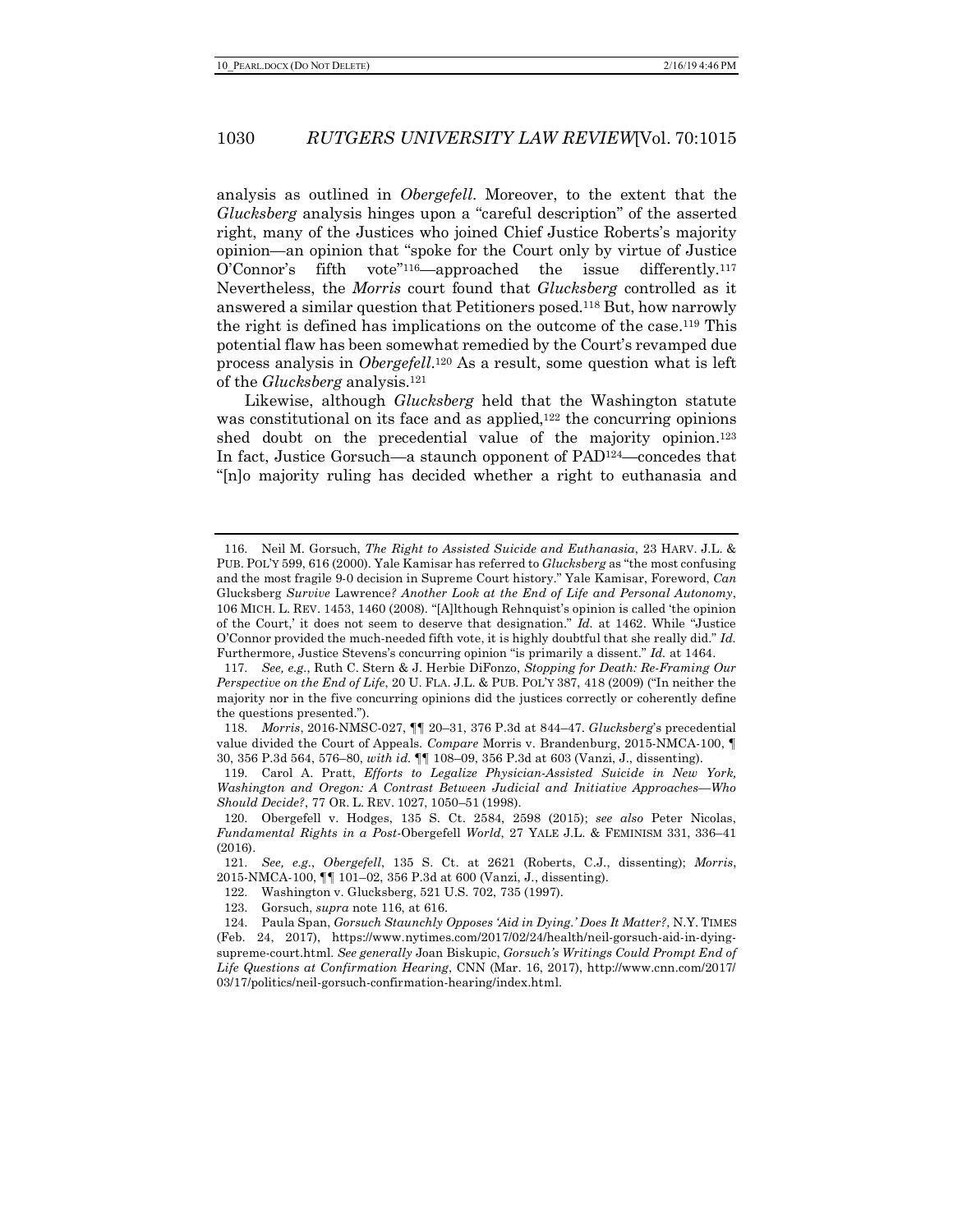assistance in suicide exists *as applied*."125 The *Morris* court even cited to the language that a "more particularized challenge" might prevail, however it elected to pass on the opportunity to find such a right.<sup>126</sup> Notably, the challenge in *Morris* was different. Unlike in *Glucksberg* where the petitioners had passed away since the district court ruling,<sup>127</sup> Aja Riggs—one of the Petitioners in *Morris*—was still alive and "faced not with the choice of whether to live, only of how to die" as Justice Stevens suggested in his concurring opinion in *Glucksberg*.128 In this instance, it is possible that the New Mexico Supreme Court could have rejected the *Glucksberg* analysis as flawed because of its questionable precedential value to an as applied challenge.129 As such, the New Mexico Supreme Court could have granted broader protections under New Mexico's state constitution.130

Despite the potential flaws of *Glucksberg*, the New Mexico Supreme Court properly found that it nevertheless controlled and precluded the state due process claim from being reached.131 In so finding, the court expressed concerns about defining a terminal illness and providing adequate safeguards to ensure that a patient's decision was

<sup>125.</sup> Gorsuch, *supra* note 116, at 642; *see also* Kamisar, *supra* note 116, at 1464, 1466–67.

<sup>126.</sup> Morris v. Brandenburg, 2016-NMSC-027, ¶¶ 29–31, 376 P.3d 836, 846–47 (quoting Washington v. Glucksberg, 521 U.S. 702, 735 n.24 (1997)).

<sup>127.</sup> *Glucksberg*, 521 U.S. at 707–08.

<sup>128.</sup> *Id.* at 746 (Stevens, J., concurring). According to Justice Stevens, this would "give[] proper recognition to the individual's interest in choosing a final chapter that accords with her life story, rather than one that demeans her values and poisons memories of her." *Id.* at 746–47. Another difference not mentioned by the New Mexico Supreme Court was that the State put forth no evidence in *Morris*, and instead, relied solely on the arguments put forth in *Glucksberg*. *See* Morris v. Brandenburg, 2015-NMCA-100, ¶ 116, 356 P.3d 564, 605 (Vanzi, J., dissenting).

<sup>129.</sup> *See* Gorsuch, *supra* note 116, at 616; *see also Glucksberg*, 521 U.S. at 790 (Breyer, J., concurring) (noting the possibility of a liberty interest in "a 'right to die with dignity' . . . [which] at its core would lie personal control over the manner of death, professional medical assistance, and the avoidance of unnecessary and severe physical suffering-combined"); *id.* at 736 (O'Connor, J., concurring) (refusing to reach "the narrower question whether a mentally competent person who is experiencing great suffering has a constitutionally cognizable interest in controlling the circumstances of his or her imminent death").

<sup>130.</sup> Under the interstitial approach, New Mexico's state constitution can provide broader protection than the Federal Constitution. See *supra* note 36 for a discussion of the interstitial approach. Where the federal analysis is flawed, New Mexico courts can extend protection beyond that of the U.S. Constitution. *See*, *e.g.*, State v. Granville, 2006-NMCA-098, ¶¶ 10, 13–14, 140 N.M. 345, 350, 142 P.3d 933, 937–38 (listing examples of New Mexico courts finding greater protections than federal law).

<sup>131.</sup> In fact, "[n]ot a single state supreme court has relied on any of its own state constitutional provisions or on any U.S. Supreme Court decision to declare [PAD] a protected right." Kamisar, *supra* note 116, at 1470 (footnote omitted).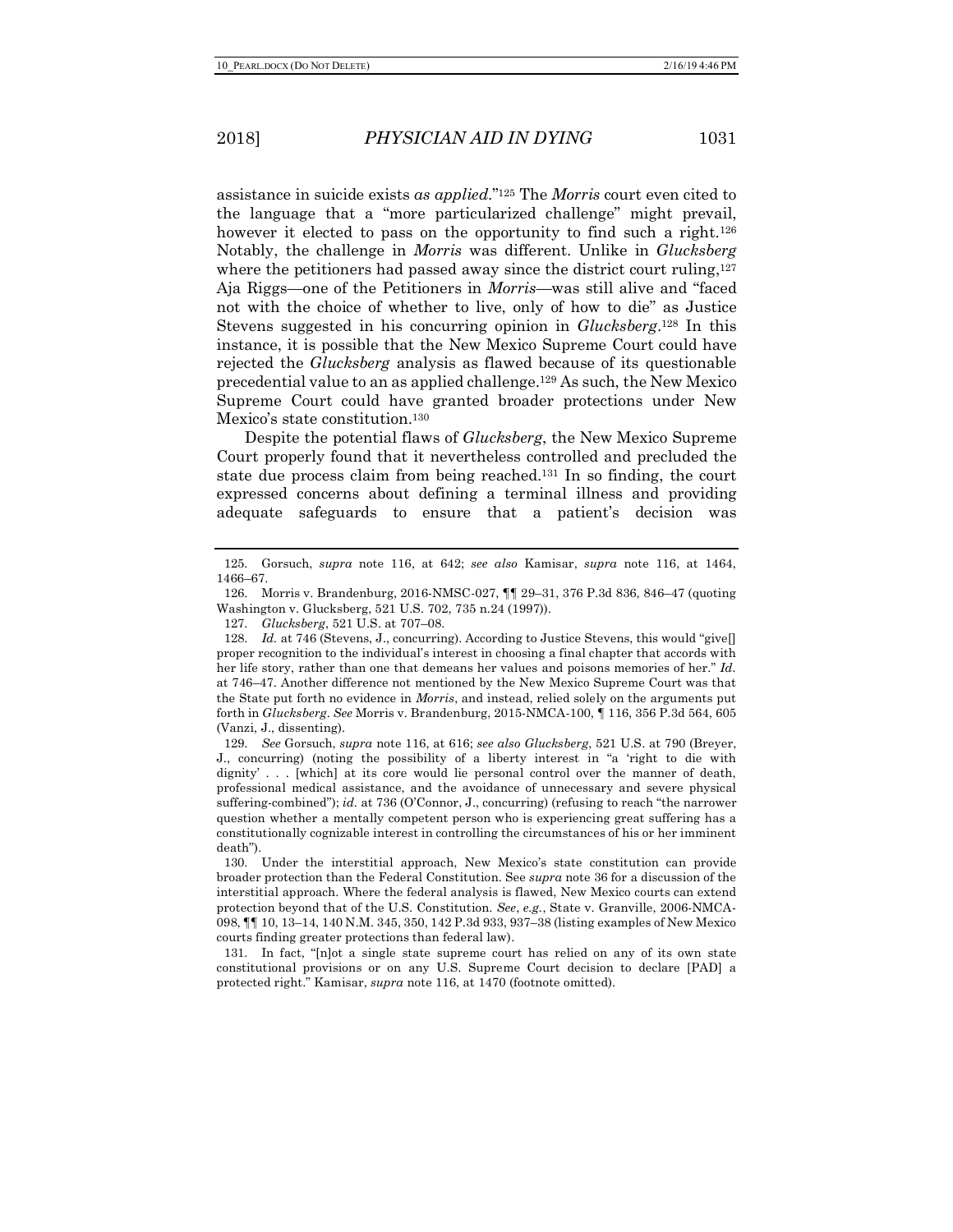well-informed and made without undue influence.132 The court was not alone in these concerns. The slippery slope argument—that recognizing a right to die "will take civilized society down a slippery slope, leading to extensive abuses against [at risk groups]"—remains a prime concern across many different forums.133 Thus, the court was correct to defer to the legislature as "[r]egulation in this area is essential," especially because of the irreversibility of such a decision.134

*Morris*'s deferral to the legislature finds support among the *Glucksberg* Court, scholars, and other state courts. Accordingly, it is for this reason that the *Morris* court properly determined that there was no fundamental right to PAD. Specifically, the Supreme Court in *Glucksberg* indicated that "[t]hroughout the Nation, Americans are engaged in an earnest and profound debate about the morality, legality, and practicality of physician-assisted suicide. Our holding permits this debate to continue, as it should in a democratic society."135 The various concurring opinions in *Glucksberg* support this determination as well.136 Scholars also believe the *Glucksberg* Court was "inviting the states to explore and decide [the] issue for themselves."137 Finally, other state

*Id.* ¶ 2, 376 P.3d at 838.

<sup>132.</sup> Morris v. Brandenburg, 2016-NMSC-027, ¶ 57, 376 P.3d 836, 857.

<sup>133.</sup> HOWARD BALL, AT LIBERTY TO DIE: THE BATTLE FOR DEATH WITH DIGNITY IN AMERICA 106 (2012); *see, e.g.*, *id.* at 76–77; Kamisar, *supra* note 116, at 1471–75. *But see*  Lindsay N. McAneeley, Comment, *Physician Assisted Suicide: Expanding the Laboratory to the State of Hawai'i*, 29 U. HAW. L. REV. 269, 274–75 (2006) (indicating the success associated with Oregon's Death with Dignity Act).

<sup>134.</sup> *Morris*, 2016-NMSC-027, ¶ 57, 376 P.3d at 857.

It is not easy to define who would qualify to be a terminally ill patient, or what would be the criteria for assuring a patient is competent to make an end-of-life decision, or what medical practices are acceptable to aid a patient in dying, or what constitutes a safe medication. These concerns require robust debate in the legislative and the executive branches of government.

<sup>135.</sup> Washington v. Glucksberg, 521 U.S. 702, 735 (1997).

<sup>136.</sup> *See id.* at 788 (Souter, J., concurring) ("Legislatures . . . have superior opportunities to obtain the facts necessary for a judgment about the present controversy . . . . [T]heir mechanisms include the power to experiment, moving forward and pulling back as facts emerge within their own jurisdictions."); *id.* at 736–38 (O'Connor, J., concurring); *id.* at 752 (Stevens, J., concurring).

<sup>137.</sup> McAneeley, *supra* note 133, at 274–75. Indeed "[t]he opinions, both majority and concurring, invited legislative reform." Kathryn L. Tucker, *In the Laboratory of the States: The Progress of* Glucksberg*'s Invitation to States to Address End-of-Life Choice*, 106 MICH. L. REV. 1593, 1597 (2008). Some suggest that this reform should take place on the federal level. *See* David Bryant, Note, *The Need for Legalization and Regulation of Aid-in-Dying and End-of-Life Procedures in the United States*, 18 QUINNIPIAC HEALTH L.J. 287, 311–12 (2015) ("The most effective and safest way to legalize and regulate end-of-life procedures is for the federal government to establish laws and create uniform standards to ensure the safe practice of these procedures.").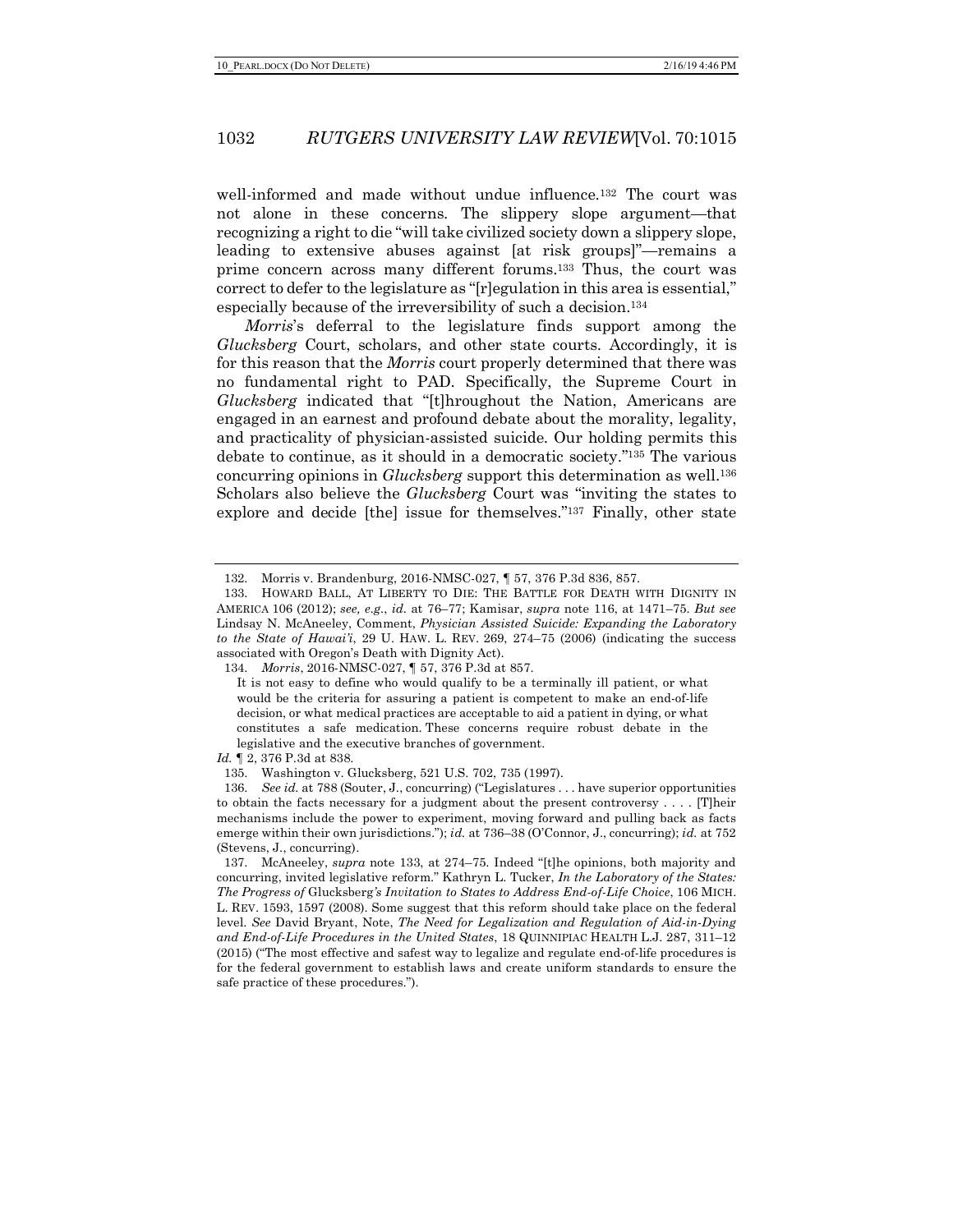courts have also concluded that access to PAD should be at the legislature's discretion.138

Recently, New Mexico attempted to become another state to legalize PAD.139 On January 20, 2016, Senator Stefanics and Representatives Armstrong and McCamley introduced the End of Life Options Act (the "Act") in the New Mexico House of Representatives.<sup>140</sup> On March 13, 2017, the Senate Judiciary Committee rejected the Act.141 The Act would have amended section 30-2-4 to grant immunity to a health care provider who provides medical aid in dying.142 Although inevitably rejected, *Morris*'s impact is clear—the Act addressed many of the concerns expressed by the court. For example, the Act would have, among other things, established safeguards to ensure that a patient was well informed, defined terminal illness, and created a protocol for a doctor to make an independent determination before assisting the patient.143

It would have been wise for the New Mexico legislature to pass the Act, particularly given the benefits associated with providing

<sup>138.</sup> *See, e.g.*, Krischer v. McIver, 697 So. 2d 97, 104 (Fla. 1997) ("By broadly construing the privacy amendment to include the right to assisted suicide, we would run the risk of arrogating to ourselves those powers to make social policy that as a constitutional matter belong only to the legislature."); Myers v. Schneiderman, 140 A.D.3d 51, 65 (N.Y. App. Div. 2016). *But see* Krischer, 697 So. 2d at 111 (Kogan, J., dissenting).

<sup>139.</sup> PAD is legal in the District of Columbia and the following five states: California, Colorado, Oregon, Vermont, and Washington. *Physician-Assisted Suicide Fast Facts*, CNN (June 10, 2017), http://www.cnn.com/2014/11/26/us/physician-assisted-suicide-fast-facts/ index.html. In Montana, a terminally ill, mentally competent adult patient's consent can provide a doctor with a defense to a homicide charge. Baxter v. State, 2009 MT 449, ¶ 50, 354 Mont. 234, 251 224 P.3d 1211, 1222. Oregon became the first state to legalize PAD in 1994. OR. REV. STAT. §§ 127.800–.897 (2018); McAneeley, *supra* note 133, at 275. Following the adoption of the Oregon Death with Dignity Act, the Oregon Department of Human Services Office of Disease Prevention and Epidemiology compiled data to evaluate the benefits and risks that accompany PAD. *Id.* at 280. The results demonstrated that PAD had not been "forced upon vulnerable patients," "account[ed] for less than one-eighth of one percent of Oregonian deaths," and "create[ed] opportunities for discussions between patients and physicians regarding end-of-life care." *Id.* at 280–82. The success of the Oregon Death with Dignity Act shows that "aid-in-dying laws can, and do, work well." Tucker, *supra* note 137, at 1602. For more on the Oregon Death with Dignity Act, see *id.* at 1600– 06.

<sup>140.</sup> H.R. 171, 53d Leg., 1st Sess. (N.M. 2017), https://www.nmlegis.gov/Sessions/ 17%20Regular/bills/house/HB0171.pdf. Rep. Armstrong and Sen. Stefanics introduced the Senate version of the bill on January 30, 2017. S. 252, 53d Leg., 1st Sess. (N.M. 2017), https://www.nmlegis.gov/Sessions/17%20Regular/bills/senate/SB0252.pdf.

<sup>141.</sup> N.M. S. 252.

<sup>142.</sup> N.M. H.R. 171; N.M. S. 252.

<sup>143.</sup> *Compare* N.M H.R. 171, *and* N.M. S. 252, *with* Morris v. Brandenburg, 2016-NMSC-027, ¶¶ 34–36, 57, 376 P.3d 836, 848–49, 857.